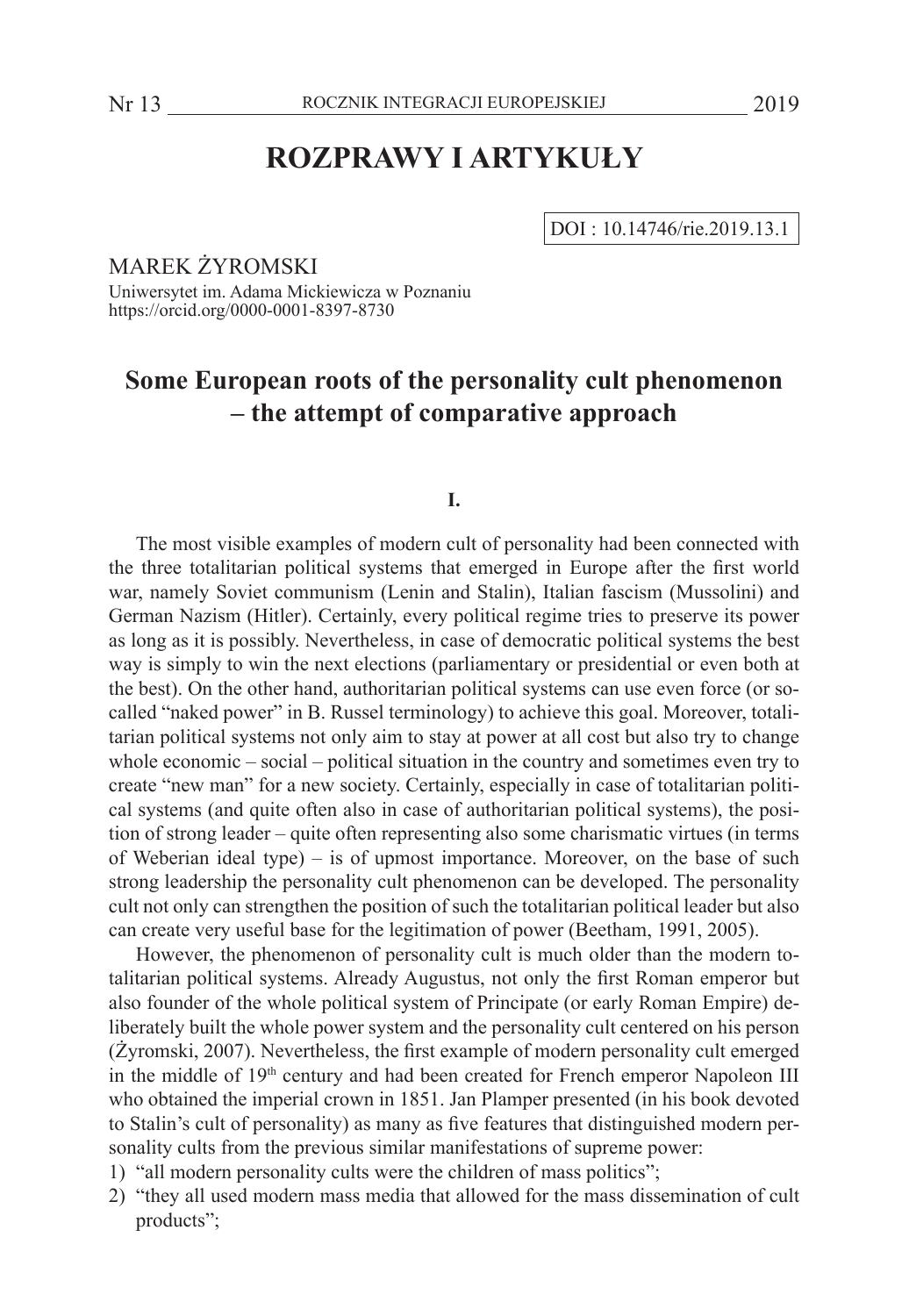- 3) "modern personality cults emerged only in closed societies";
- 4) they are "children of a secular age";
- 5) "the modern personality cult was an exclusively patricentric phenomemon" (Plamper, 2012, XVII–XVIII].

Afterwards, Daniel Leese enumerated three more features of the modern personality cults: "first, are often deeply imbued with nationalism and tend to identify the fate of the nation with the fate of the party and its current leader […] Second, the emergence of leader cults is strongly encouraged through the lack of rules governing political ascent and survival […] Thirdly, party dictators mostly relief on mass festivals and rituals to stage participation and approval" (Leese, 2014, p. 342). Daniel Leese underlines that the modern personality cults (especially in the  $20<sup>th</sup>$  century) are closely connected to the political system of party dictatorship. This form of political system quite often has very clear populist face. Emilio Gentile described not only Nazism and Fascism but Bolshevism as well as the kind of "political religions" (*religioni politiche*) (Gentile, 1993, p. 309. In contrast with Nazi and Fascist dictators who obtained their position in (more or less) democratic way, the communists reached power as the result of October revolution and civil war later on. And so, the cult of personality had been especially important in the case of communist system. "The communist leader cult served three different but related functions. Firstly, its role was to legitimize the power of the small ruling group around the leaders. Secondly, it was intended as a mechanism to manage and defuse the potentially explosive conflicts within the governing stratum itself. Thirdly, it aimed to manage relations between the ruling group, the governing stratum, and the wider society" (*Leader Cult*, 2004, p. 24).

The cult of personality enables (at least to some extent) the political regime to establish the kind of bond between the ruling strata and the ruled population. This kind of a social interaction is very important not only in democratic political systems but in the case of totalitarian (and/or authoritarian) regimes as well. "All leader cults made a presumption, which never needs to be justified, to command the support and affection of its subjects" (Rees, 2004, p. 5). Taking this under the consideration, E. A. Rees presents his own definition of the personality cult which presents this notion not only as the political but also as the social phenomenon. "A leader cult is an established system of veneration of a political leader, to which all members of the society are expected to subscribe, a system that is omnipresent […] is expected to persist indefinitely. It is thus a deliberately constructed and managed mechanism, which aims at the integration of the political system around the leader's persona" (Rees, 2004, p. 5).

# **II. The cult of personality in the communist Soviet Union**

Already in medieval times in Russia existed (and certainly still exists) a great and widespread need for the strong and efficient political power embodied by the strong political leader. Obviously, "throughout its history, the Russian state was usually centered on a single person" (Plamper, 2012, p. 89. Not only many representatives of the tsarist power but also many first secretaries of the communist party (CPSU) or Vladimir Putin as the president of the Russian Federation present themselves as the strong leaders and/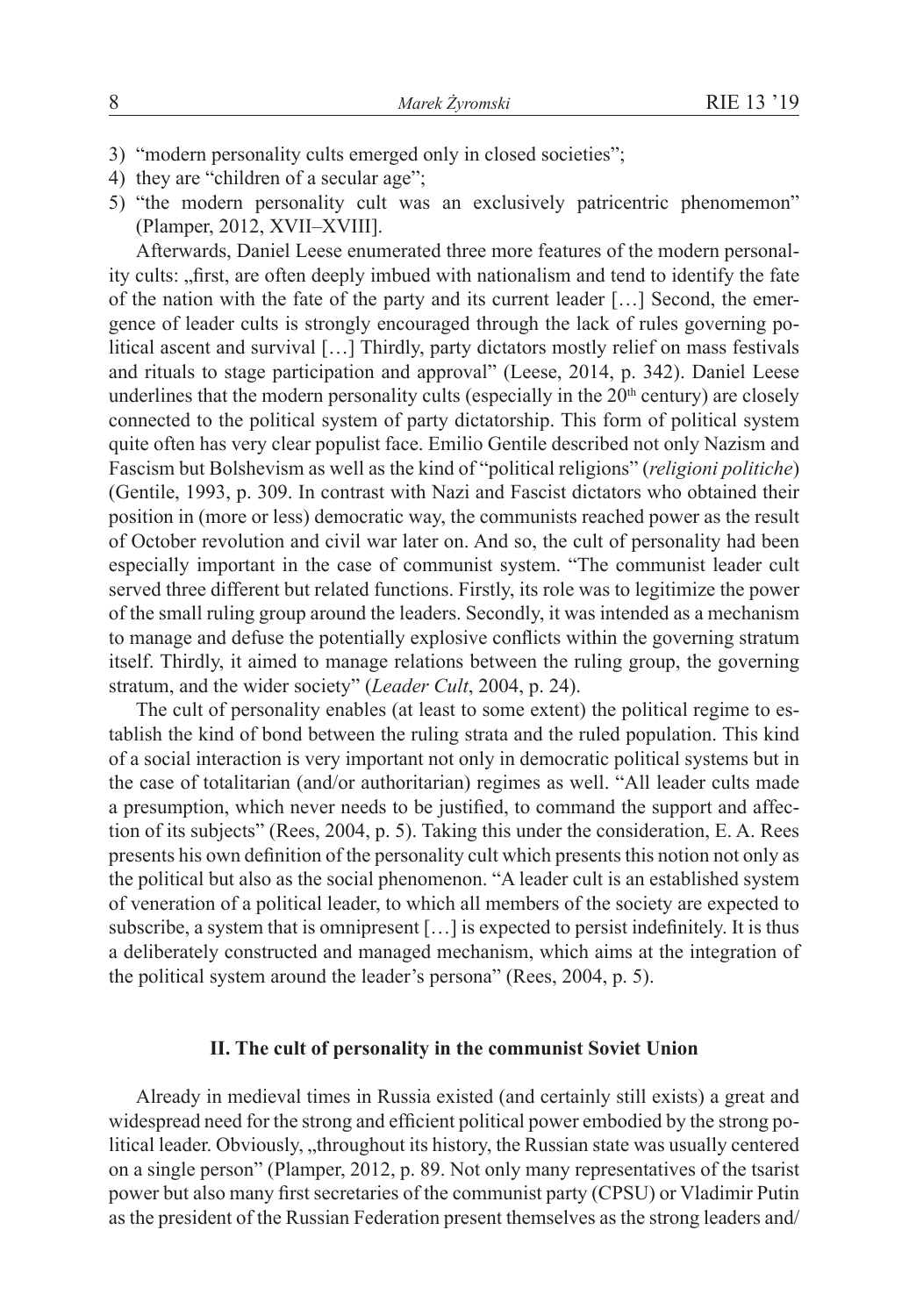or rulers of the ruled population. Many sociological reports and analyzes show even today (for instance made by the independent Levada center) that a lot of Russians prefer rather the strong and effective political leader than some weak but democratic politicians – even at the price of gradual diminishing of some citizens' rights or the weak position of media – in practice closely connected with the current political power. The last Russian tsar Nicolas II was very far from this ideal of the strong and effective ruler. However, it was Nicolas II who "attempted to became the first modern tsar, addressing his myth to the masses and employing the latest technical means to do so" (Plamper, 2012, pp. 7–8). In the beginning of the  $20<sup>th</sup>$  century (but after the revolution of 1905) Nicolas II ordered the organization of some celebrations of events most important for the glorious Russian history. Especially important were some celebrations of anniversaries of two battles (Poltava 1709 and Borodino 1812) and first of all the sumptuous celebrations of 300-hundred years of Romanov dynasty in 1913. It is interesting that all these ceremonies "were modeled on festivities of Victorian England, shifting the site of ceremony outside the palace" (Plamper, 2012, p. 7).

Moreover, in the turbulent months between the February and October revolutions of 1917 some personality cults of a few Russian military leaders can also be observed. "Kerensky became the next tsar and the object of an elaborate cult [...] His theatrical capabilities and because he was the only politician who belonged both to the Duma committee and the Soviet executive committee" (Plamper, 2012, p. 11). As wrote quite recently Simon Sebag Montefiore in his marvelous presentation of the Romanov dynasty, this 35-years old lawyer and socialist politician presented in his person the only link between these two structures of power in Russia of 1917 (Montefiore, 2016, p. 690). Afterwards, there was also the cult of Kornilov, connected with his unsuccessful *coup d'etat* of July 1917. The current political situation in Russia (between the two revolutions of 1917) resulted in rather short-lived character of both these two Russian leaders.

On the other hand, it is very interesting that among leaders of the Bolshevik party the personality cult was not only unknown but even seemed unnecessary. Because "cults of personality, supposedly alien to the party collectivist, class-based ethos" (Davies, Harris, 2014, p. 137). Nevertheless, even before the October revolution, "the party had a tradition of lauding heroic and exceptional individuals who had served the revolutionary cause" (Davies, Harris, 2014, p. 137). Of course, in concordance with the core bases of the communist ideology, the position of the given person (even the greatest and most genial one) had to be subordinated to some common values, first of all to the future happiness of the working class (and of the great masses of the population, in general). "Most attempts to justify personality cults within communist party dictatorship relied on the argument, of certain individuals being able to synthesize the current needs of the times and of guiding the masses towards the historically predetermined solution" (Leese, 2014, p. 343). How it could be possible to combine the overall dominant position of the working class (at least in theory) with the cult of a leader? Why not to create the cult of a dead leader? And so, the posthumous cult of Lenin proved to be very sensitive and clever solution. Nevertheless Lenin, as the leader of the October revolution started to build the cult of his personality just after victory of the revolution (certainly during the civil war), as Nina Tumarkin showed in her book. "The cult was built gradually during Lenin's lifetime and just after his death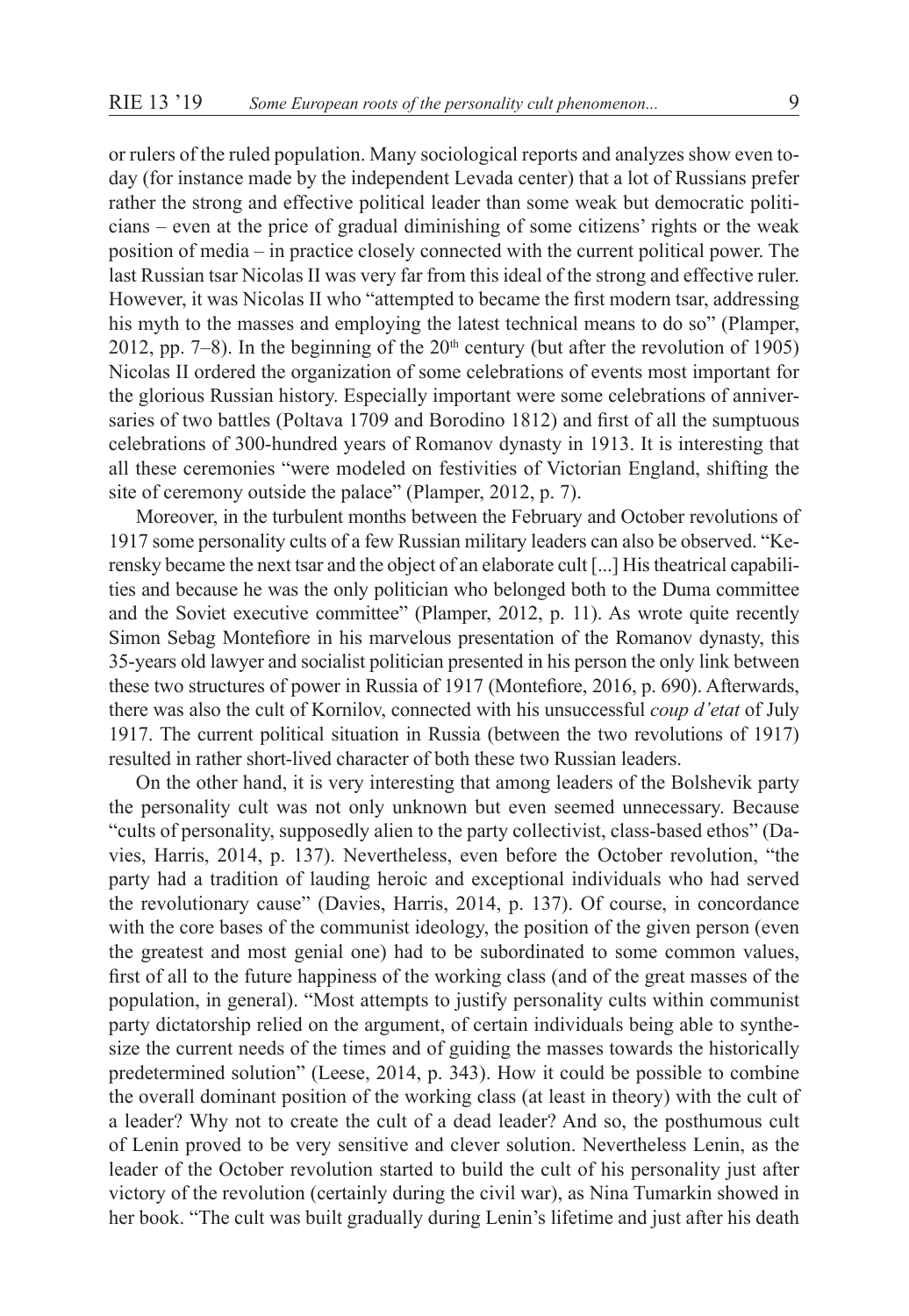by people at all levels of Soviet political life" (Tumarkin, 1997, p. XVII). Robert Gellately also presented the opinion that Lenin's cult existed already during his lifetime. "A Lenin cult emerged even before he died. 'Lenin corners,' which would have a picture of the hero and quotations, became a standard feature of many official buildings, from schools to prisons, and was consistent with the tradition of the religious icon and ritual" (Gellately, 2008, p. 155). However, in the opinion of some other scholars the cult of personality appeared after the death of Lenin only. Allan Todd wrote that during Lenin's lifetime "there was no leadership or personality cult […] after his death a 'cult of Lenin' was created by Stalin" (Todd, 2002, p. 42). Quite the similar opinion presented also (already cited in this article) Jan Plamper. "During Lenin's lifetime there was no modern political personality cult around him" (Plamper, 2012, p. 22). Nevertheless, some forms of Lenin's cult already existed during his lifetime because already in 1918 some places had been named after him (Davies, Harris, 2014, p. 141).

It is interesting that already during Lenin's lifetime (in April 1923) Moscow Party Organization decided to establish Lenin Institute In Moscow (with Kamieniev at its head). Certainly, the death of Lenin (21.01.1924) marked the real beginning of vast cult of personality centered on the person and position of the leader of October revolution. The great and sumptuous funeral celebrations of Lenin marked both the popular support (more or less voluntary) for the new communist system of power and at the same time signified the personality cult of Lenin as well. "Over the course of three days, between half a million and one million people passed by Lenin's open coffin in the Hall of Columns at the House of Trade Unions, enduring queues a mile and a half long in outside temperatures of – 28 degrees F" (Kotkin, 2014, p. 536). Certainly, such the low temperature is nothing strange in January in the Soviet (or Russian) capital. Quite the similar situation could be observed almost thirty years later (in March 1953) after the death of Stalin. It is interesting that the wooden mausoleum of Lenin had been replaced by the stone structure that represented at the same time quite interesting and modern piece of architecture. Certainly very deliberately "the regime commissioned the architect Alexei Shchusev, noted for his art nouveau Kazan railway station in Moscow [...] design of three cubes arranged horizontally and connected by corridors, based upon ancient Mayan motifs" (Kotkin, 2014, p. 543). The anniversary of Lenin's death functioned even (at least in 1928) as the "state holiday" (Kotkin, 2014, p. 679).

Undoubtedly, the cult of Lenin formed the model for many subsequent personality cults – both in Soviet Union (Stalin, Brezhnev) and also – after the second world war – in other communist (or perhaps rather socialist) countries. For instance, in Yugoslavia after the second world war developed the cult of "comrade Tito" (*druže Tito*). Recently, Slovenian historian Jože Pirjevec shoved in his detailed biography of Tito that his cult of personality began already before the war (Pirjevec, 2018, p. 759). Nevertheless, the most important example of communist cult of personality was created around the person and position of Joseph Stalin who for the quarter of century (1928–1953) remained on the dominant position in the Soviet Union. "The cult of Lenin was followed in Russia by the extravagant Stalin cult, and subsequently by the many cults of personality" (Tumarkin, 1997, p. 2). However, the very important difference between Lenin's cult and some other later cults of personality can be observed. Lenin's cult developed mainly after the death of the leader of October revolution. And so, Lenin's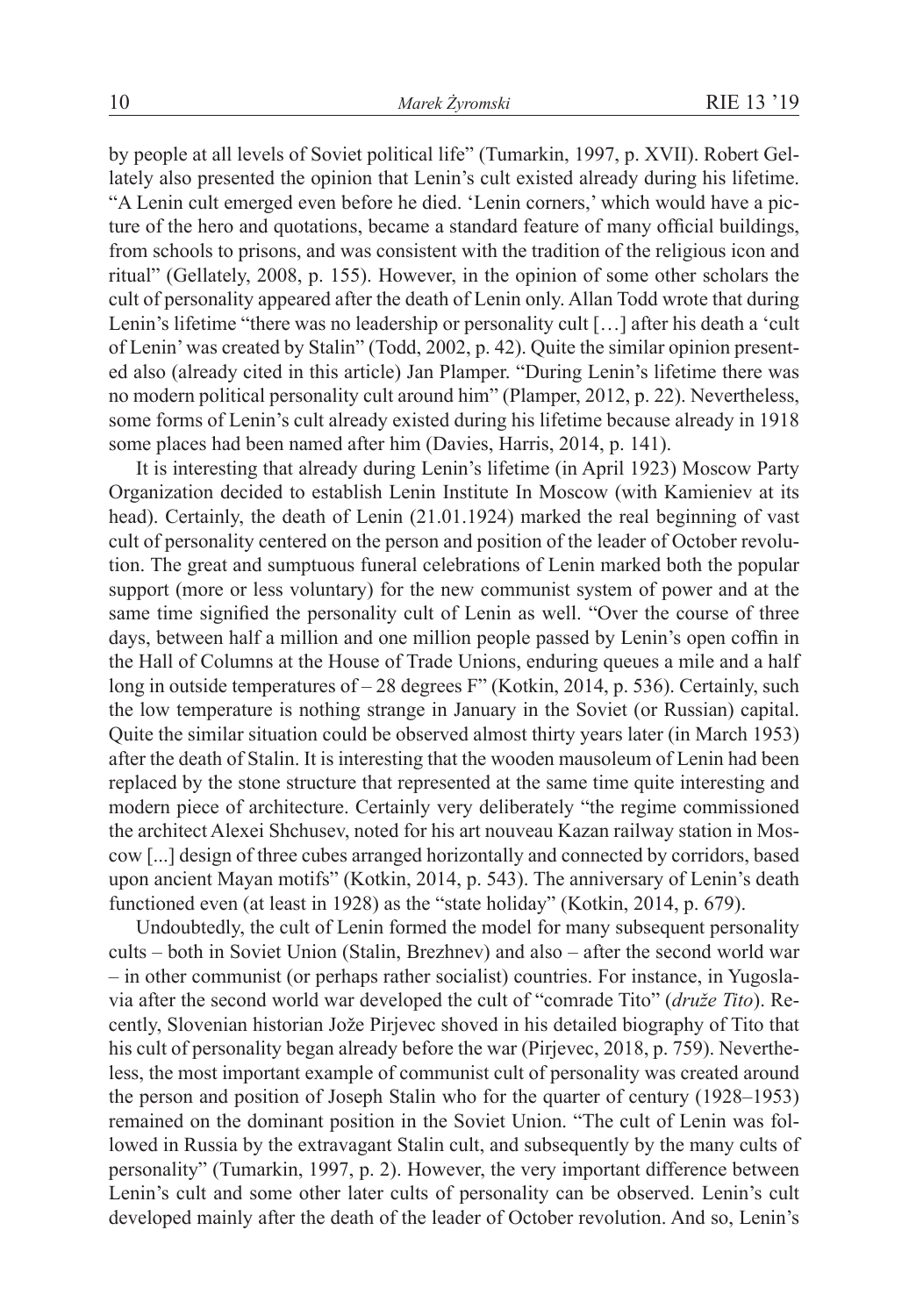cult served mainly to legitimize and strengthen the position of the ruling communist party (CPSU). On the other hand, some subsequent cults of personality (for instance Stalin, Mao, Tito) were cults of a living leader. So, first of all these cults of personality served to strengthen the position of actual leader.

In contrast with the position of Lenin (as the leader of victorious October revolution) the position and power of Stalin mainly derived from his place in the bureaucratic structure of the Soviet party. Thanks to the position of the secretary of Bolshevik party (nominated by Lenin himself) Stalin was able to create the whole group of loyal supporters and adherents whose position (political, social and even economic) depended solely on good relations with the dictator. Moreover, Stalin proved to be very successful politician – especially in winning struggles and intrigues with his presumed enemies (and even former friends). "It was at the time of the defeat of the 'right' opposition that the propaganda organs started to emphasize Stalin as an individual" (Mawdsley, 2003, p. 21).

The cult of personality centered on Stalin was very complex in its character. "In the case of Stalin the cult projected various images: a) Lenin's pupil and heir; (b) the defender of state; (c) the prophet, apostle and teacher; (d) the builder of the new world; (e) the inspirer of his people" (*Leader Cult*, 2004, p. 15). Undoubtedly, the crucial point in the process of creation of Stalin's cult was marked by the huge celebrations of his fiftieth birthdays in 1929. "Stalin's fiftieth birthday in December 1929 saw the launch of a personality cult to rival Lenin's" (Merridale, 1990, p. 23). Although the Soviet dictator in fact was born in 1878 and not in 1879, but this difference appeared only after some Soviet archives opened its gates (in part at least) for some historians in the 1990s. "As late as the end of 1920, he was still giving December 6, 1878, as his birth date, but in 1922, one of his assistants issued a 'correction' to December 21, 1879 […] It remains unclear why Stalin choose a different day as well as different year" (Kotkin, 2014, p. 742 n. 25). By the way, it is interesting that in 1935 Tito changed the date of his birth from 1892 into 1893 (Pirjevec, 2018, p. 45). Moreover, during the second world war Tito introduced the May 25 as his official birthday – instead of May 7. (Pirjevec, 2018, p. 221).

At that time, even with the invention of film or radio, the press still fulfilled a role of the main vehicle of the Soviet propaganda. And so, as many as 8 pages of *Pravda*  ", were filled with laudatory articles by fellow Party bosses" (Plamper, 2012, p. 29). Moreover, also the "ordinary" citizens of the Soviet Union were encouraged to write many letters of support on occasion of Stalin's birthday. "*Pravda* alone printed 200 messages of congratulations, 117 of them between December 21 and 28" (Gellately, 2008, p. 181). As the kind of comparison it is worth to mention Stalin's birthday celebrated four years earlier. "The celebration of Stalin's forty-sixth birthday in 1925 was a local Georgian event reflected in the Tiflis press only" (Tucker, 1973, p. 462).

However, in the beginning of 1930s Stalin's cult of personality greatly diminished. Perhaps it was connected with the disastrous outcome of the collectivization of agriculture, resulting with the death of millions of Soviet citizens – mainly in Ukraine. "In the mid-thirties, the cult underwent both qualitative and quantitative transformations, becoming both larger in scale and more populist. Stalin became 'father of the people' as well as *vozhd* of the party" (Davies, Harris, 2014, p. 144). Moreover, gradually appeared another notions and epithets that underlined not only the dominant position of Stalin in Soviet party, state and society but that presented him as the real genius – "'the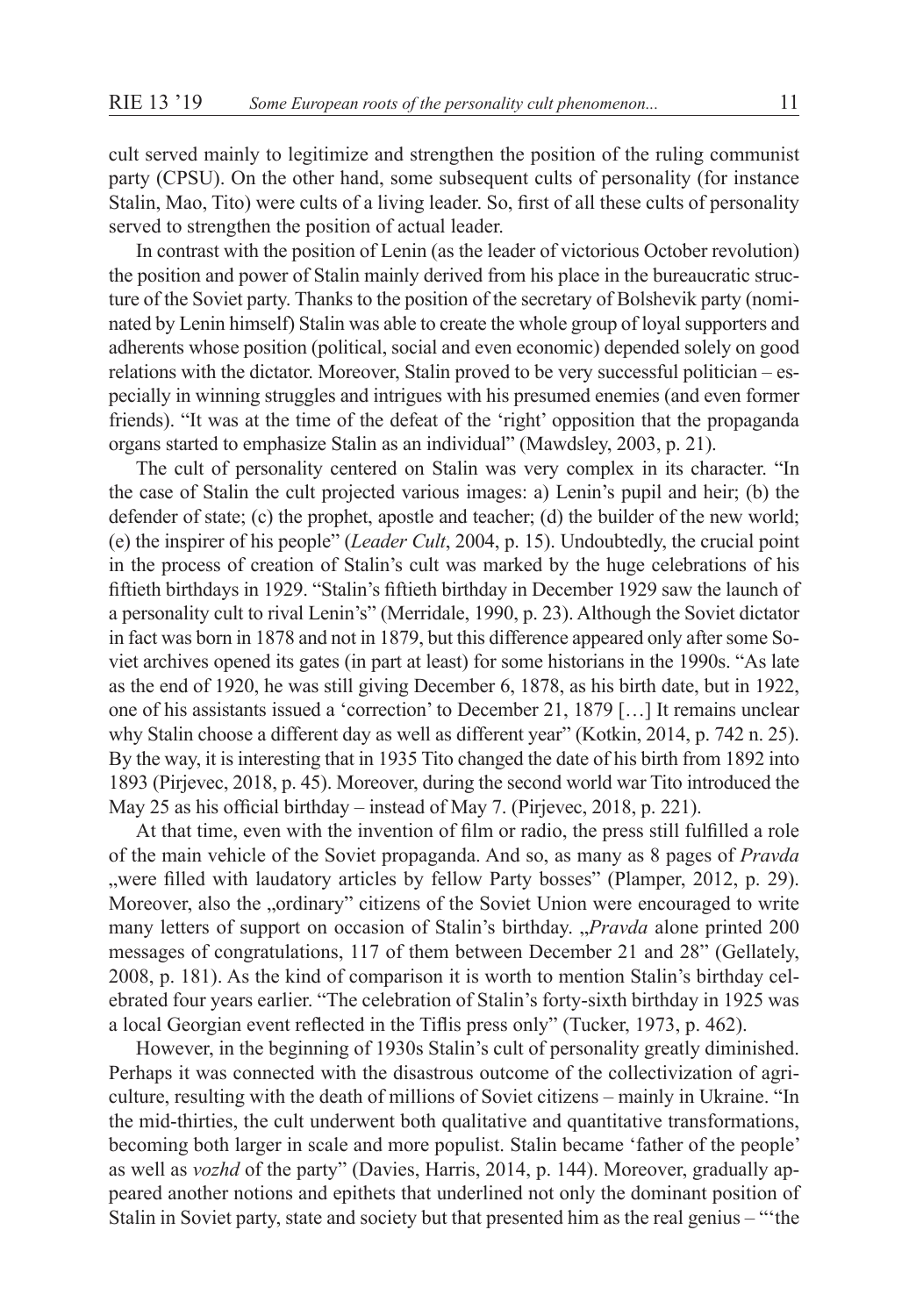greatest strategist of the proletarian revolution,' 'architect of communism,' 'creator of the new life,' 'powerful heart of our land,' and 'the greatest man, the leader and teacher, our genius'" (Gill, 2011, p. 117). Moreover, starting with 1934 Stalin used some real successes of Soviet scientists, workers or sportsmen in the process of building and enlarging of his own personality cult. "The Stalin cult intersected with the cultic representation of the other heroes of Soviet society. Pilots and explorers, record-breaking miners and milkmaids were all inevitably guided by the wise Stalin […] He was their inspiration as well as their father and teacher" (Gill, 2011, p. 120). And so, nothing strange that the best Soviet pilots and best students of Moscow university obtained their nickname after the name of Stalin (*Stalinskie sokoły* and *Stalinskie stipendiaty* respectively) (Plamper, 2012, p. 250 n. 28).

The next important step in the process of development of the personality cult built around Stalin had been connected with his sixtieth birthday in 1939 (in concordance with the false date of his birth). "With the celebrations of Stalin's 60<sup>th</sup> birthday in 1939, the process of iconizing his persona was complete. For six weeks tremendous number of congratulations were published daily, indicating a broad social mobilization within Soviet society […] He was called 'Lenin of today'" (Ennker, 2004, p. 85). Even in Yugoslavia in 1942 Tito choose Stalin's birthday (21.12.1942) as the day of creation of the 1st Proletarian Brigade (later on the whole division) as the main partisan military force (Pirjevec, 2018, p. 146). The next (and last at the same time) celebrations of Stalin's birthday occurred in 1949. At that time the position of Stalin had been already recognized on the international stage. Based on Soviet military power and the political position gained during the second world war by Soviet Union also Stalin cult gained the international importance. "Stalin's  $70<sup>th</sup>$  birthday in 1949 was the most extensive celebration of his leader cult" (Behrends, 2004, p. 161). In the sharp contrast with celebrations of his fiftieth and sixtieth birthdays, in 1949 Stalin birthday "was an international affair" (Behrends, 2004, p. 161).

Nevertheless, the process of promotion of the personality cult centered on Stalin greatly diminished during the first phase of the Soviet – German war (up to the Soviet victory at Stalingrad in the beginning of 1943). "Stalingrad marked the decisive turning point in the wartime cult of Stalin. As the Red Army's fortunes rose, so also did the quantity of propaganda featuring Stalin. With victory at the end of January 1943 came fresh emphasis on his role as military leader" (Barber, 1993, p. 42). Certainly during the war Stalin's image was mainly a military one; not only his name but also his position had been closely connected with war successes of the Red Army. And so, mainly the year "1944 would became known as the year of 'the ten Stalin's blows' […] Stalin's image as great military leader was certainly the central feature of his cult by the end of the war" (Barber, 1993, pp. 43–44].

#### **III. The cult of Mussolini and the ideology of** *Ducismo*

Similar to the process of gaining the supreme position in Soviet Union by Stalin (1924–1928) also Benito Mussolini gained the dominant position in Italy after few years (1922–1925), starting with so-called "march on Rome" (the most of Fascists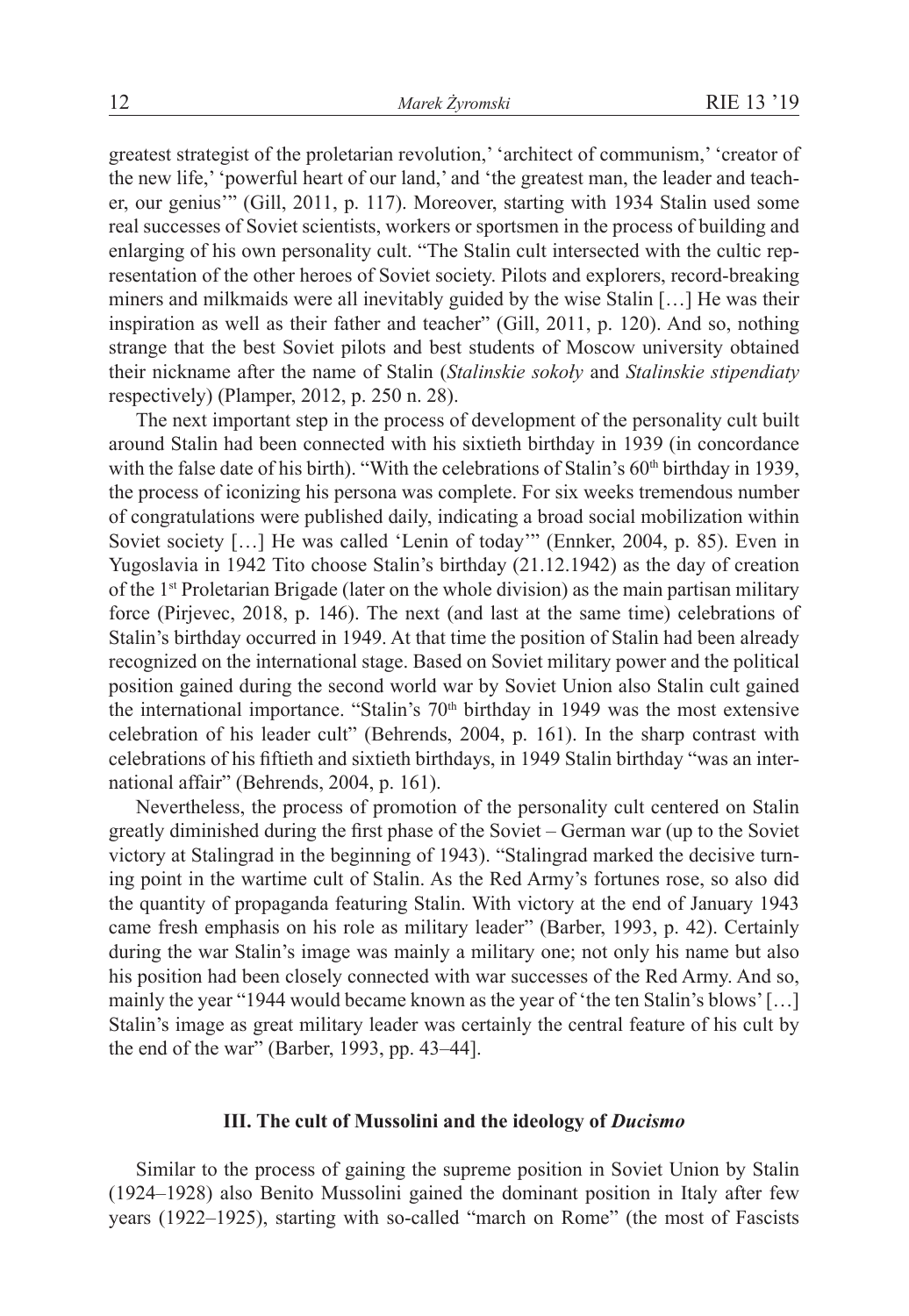travelled in vehicles and Mussolini himself arrived in Rome by train in sleeping-car). In contrast, the highest and undisputable position of Lenin in Soviet politics resulted from the successful October revolution. Nevertheless, also Adolf Hitler gained the dominant position just after few months, starting with the office of Chancellor (30.01.1933). Just after Mussolini took the sole responsibility for the death of Matteotti started the process of creation the cult of personality centered on the person and position of *Duce* (derived from Latin *dux*). Already in 1925–1926 Margherita Sarfatti published the biography of Mussolini with significant title *Dux*. This book had even 17 editions in Italy (at about 200th copies had been published). Moreover, some translations emerged in no less than 18 different languages. Whether Stalin himself had to care for his personality cult (perhaps he was afraid of too close collaborators) and Hitler had his propaganda minister (Goebbels), also the cult of Mussolini had been thoroughly orchestrated. "The cult of the Duce owed much of its early momentum to Arnaldo Mussolini, who used his position as editor of *Il Popolo d'Italia* to portray his elder brother as a man of incomparable ability. From the mid-1920s the cult accelerated rapidly" (Duggan, 2008, p. 477). Certainly, some close family relations even today play quite the considerable role in an Italian politics. Margherita Sarfatti was a close friend (and a lover at the same time) of *Duce* and Arnaldo was his brother. After the death of Arnaldo Mussolini (in 1931) the task of preserving and developing of personality cult centered on Mussolini passed to Achile Starace. "Achile Starace, party secretary from 1931 to 1939, was appointed to become both 'the priest of the cult of the Duce' and the chief choreographer of mass rallies and goose-stepping parades. [...] he was totally loyal to Mussolini" (Whittman, 1995, p. 66). Starace in some way put the cult of Mussolini even to some absurd forms– for instance, he demanded that officials

Just like Hitler, also Mussolini kept close contact with social masses of his adherents (or perhaps even true worshippers). Both Hitler's and Mussolini's speeches and public performances can be treated as the true spectacles. "His speeches, a crucial ingredient in his charismatic appeal, were intended as theatrical performances, to generate enthusiasm and unthinking faith" (Duggan, 2008, p. 477). Of course, it make the task of propaganda much easier than in the case of Stalin who successfully avoided public speeches or any contact with Soviet people in general. "Stalin made it a rule not to come into direct contact with the masses. With rare exceptions, he never visited a factory or collective farm, never travelled to any of the republics, or to the front during the war" (Volkogonov, 2000, p. XXI). The great Soviet victory at Stalingrad marked at the same time not only the terrible disaster of German Wehrmacht but also resulted in loss of the great Italian contingent sent by Mussolini to the Eastern Front. In practice at the same time (winter of 1943) Italian and German military forces (famous *Africa Korps*) in Northern Africa had to surrender. When the Anglo-American forces conquered Sicily, the position and fate of Mussolini were doomed. The interconnection between *Duce*, the Fascist party (PNF) and the Italian society finished very quickly. "The Fascist system rested on the principle of charismatic leadership and was coherent by the myth of the infallible Duce" (Morgan 2008, p. 18). Thanks to the cult of *Duce* (and the ideology of *Ducismo*), the position of Mussolini had been situated above both the Italian government and even above the fascist party. Certainly, thanks to this

(and even ministers) had to stand during the phone conversations with *Duce*.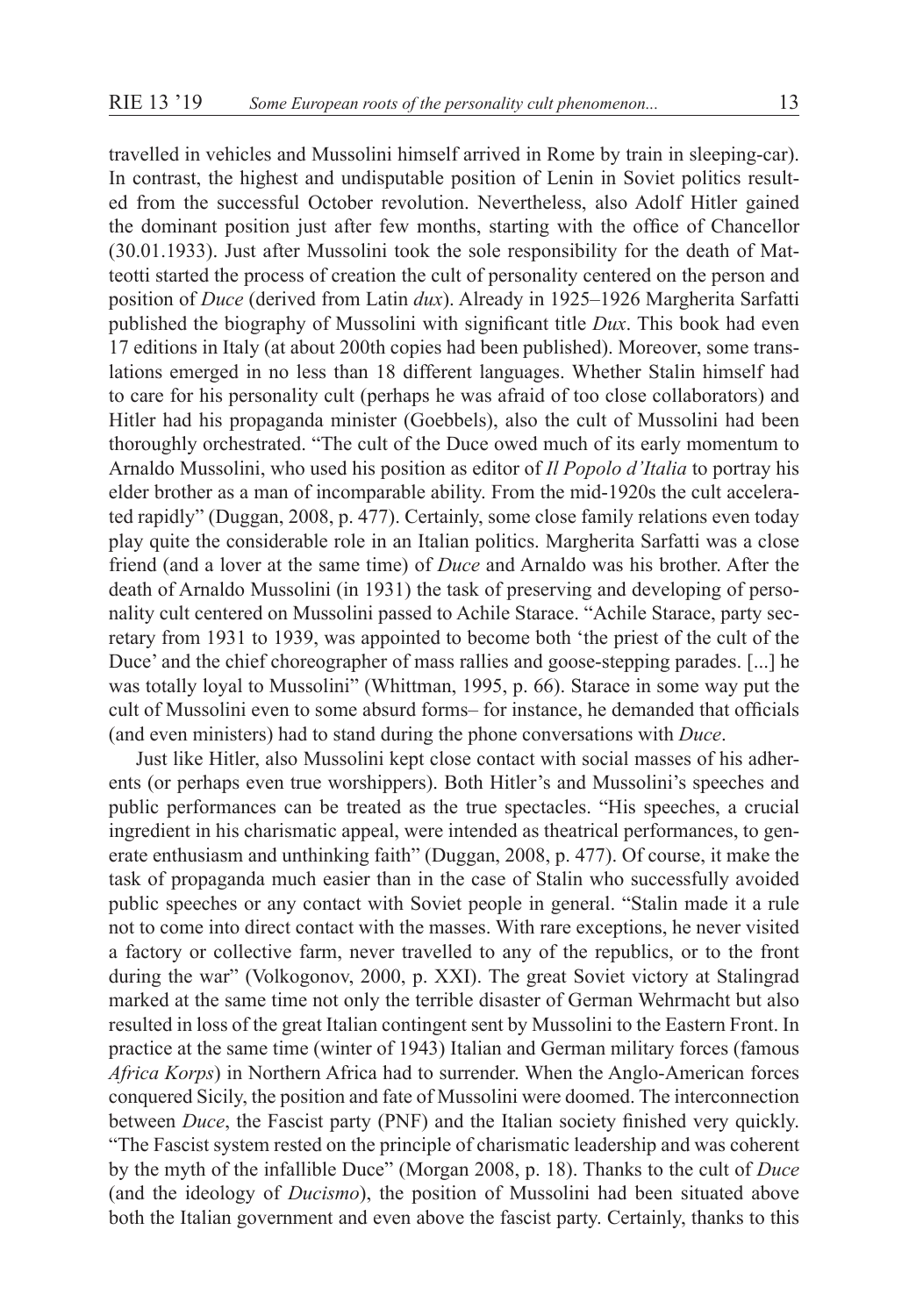situation Mussolini had been immune from the critics (in the similar way as Hitler or Stalin) but at the cost of diminishing the efficiency of Italian administration, economy and even armed forces. And so, the fateful (for *Duce*) day of July 25, 1943 marked not only the end of Mussolini but the end of fascism in Italy. Just after the war the famous joke predicted that Italy was the most populous country in Europe because before the war in Italy there was 40 million Fascists and after the war – 40 million anti-Fascists.

# **IV. The cult of** *Führer* **in the Third Reich**

Similar to the situation in Russia (already analyzed in this article) also the cult of personality in Germany had quite a long history. Already in 1897 the huge monument of Wilhelm I had been erected and financed for the greater part by some war veterans' organizations. Moreover, in the beginning of  $20<sup>th</sup>$  century (1900–1910) even at about 500 so-called "Bismarck towers" had been planned to construct all over the Germany. These towers resembled the famous Theodoric mausoleum in Ravenna. "More than 200 *Bismarcktürme* (Bismarck towers) [...] had been erected throughout Germany to commemorate the 'heroic' leadership of Bismarck, the Chancellor who had united the country" (Rees, 2012, p. 42).

It is interesting that Hitler's cult of personality can be dated even before the Munich putsch of 1923. The first sight of Hitler's cult of personality had been connected with Hitler's  $34<sup>th</sup>$  birthdays (20.04.1923) – with Rosenberg's article published in  $N$ ölkischer Beobachter" and with the poem deliberately written by Eckart. At the beginning of his political career both Fascist Italy and the position of Mussolini created the important role model for Adolf Hitler.

"While Mussolini kept a bust of Napoleon in his study, Adolf Hitler [...] had long kept a bust of Benito Mussolini in his" (Kertzer, 2014, p. 199). In the result Hitler started to be stylized and presented by his close collaborators not only as the leader (*Fùhrer*) but also as the man who would save the nation.

When Hitler had been released from the prison (at Landsberg near Munich) after his unsuccessful Munich putsch he started the process of reorganization of the Nazi party (NSDAP). "The introduction in 1926 of a compulsory 'Heil Hitler' fascist-style greeting and salute among party members was an outward sign of their bonds with their leader" (Kershaw, 2001a, p. 43). When in August 1927 Nazi Party rally (*Parteitag*) for the first time took place in Nuremberg, Hitler's cult of personality had been already celebrated very pompous (Volker, 2015, p. 274). Moreover, first portrait photographs taken by Hitler's personal photographer (Heinrich Hoffmann) show already some leadership gestures that characterized Hitler's pictures and photographs almost up to the end his political career (and end of life at the same time). He presented very masculine posture, his hands were split on his chest and his lips were tightened under his famous moustache.

Undoubtedly, the process of creating the cult of personality around the person and position of Hitler greatly developed after the receiving the Chancellorship on January 30, 1933. Already in the first half of 1933 many towns and villages in Germany chose Hitler as their honorary citizen. Moreover, many streets and squares all over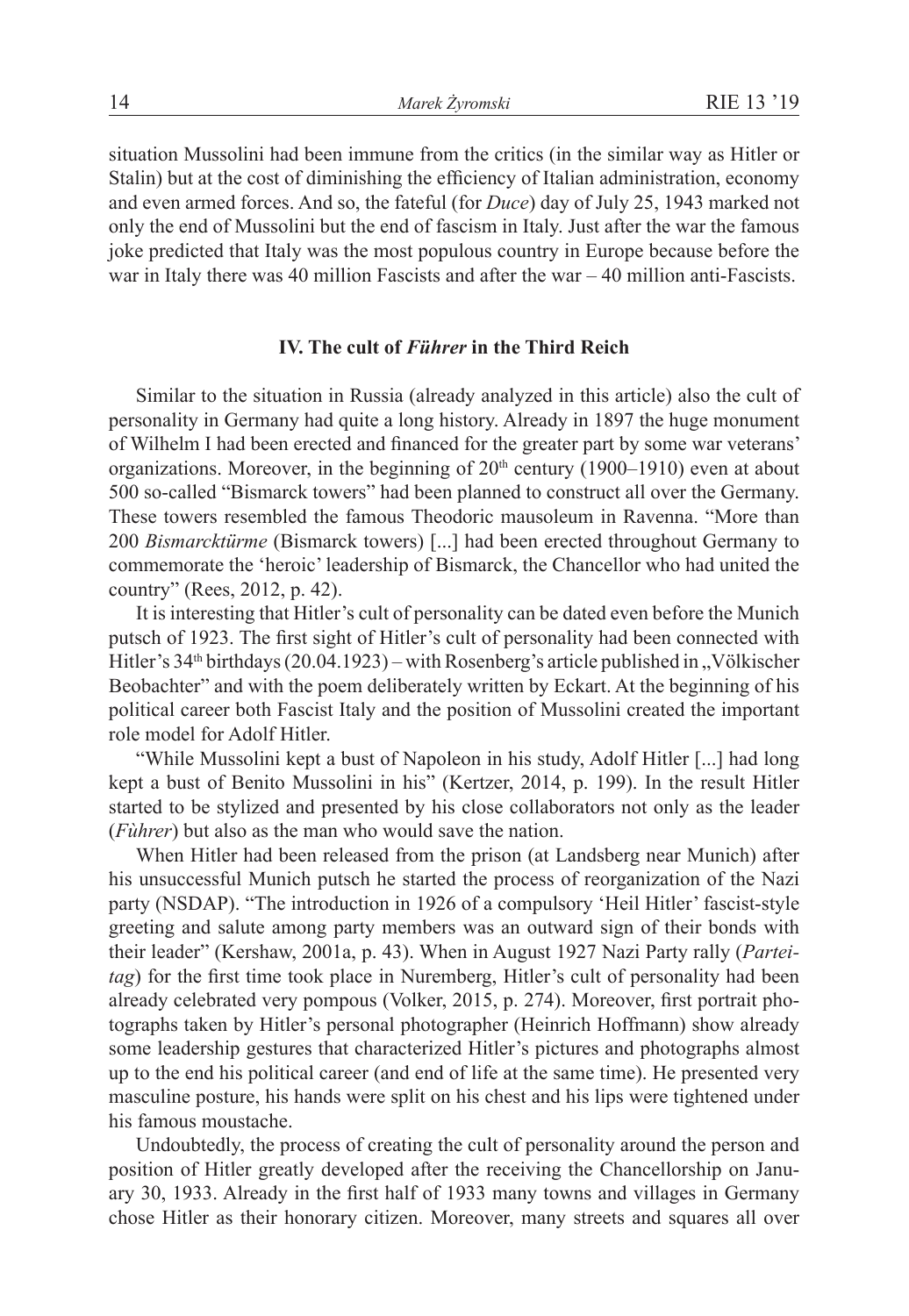the Germany had been named after Hitler. For instance, a tiny locality in East Prussia (Sutzken, modern Suczki near Gołdap in Poland) asked for permission to change its name to *Hitlerhöhe* [Hitler's hill]. Besides, one Nazi Party member in Düsseldorf wanted to give his newborn girl the name *Hitlerine*. But the registrar's office suggested him rather the name *Adolfine* (Volker, 2015, p. 661). And so, nothing strange that there were many examples of "women writing to Hitler asking him to father their children" (Overy, 2004, p. 130). Moreover, all over the Germany there were many "Hitler's oaks" or "Hitler's roses" and even "Hitler's cakes" had been baked.

Hitler's private chancellery (directed by Albert Bormann, the brother of Martin) had to employ four officials more because there were so many letters, postcards and even poems specially written for Hitler. In the great hall of Reich Chancellery, where in 1878 Bismarck presided over the Berlin Congress, had been gathered whole "mountain" of gifts connected with the  $44<sup>th</sup>$  Hitler's birthday (20.04.1933) (Volker. 2015, p. 663). Every public and school library in Germany had been obliged to buy at least one copy of *Mein Kampf*. Moreover, starting with 1936 every new marriage couple received this book as the wedding gift at the office. And so, nothing strange that up to 1944 almost 12.5 million copied had been published. Quite similar to Predappio in Italy also *Berghof* (Hitler's house on *Obersalzberg* near Berchtesgaden) functioned as the place of pilgrimage. "Women, so it was claimed, were to be seen at Hitler's Bavarian retreat at Berchtesgaden eating handfuls of the graved that the Führer had just walked" (Overy, 2004, p. 130). However, in the beginning of Hitler's rule even the wooden fence was not safe, as show some reports of Nazi secret police. "According to reports reaching the *Sopade* in mid-1934, pieces of wood from the garden fence of Hitler's house in the Obersalzberg were being taken away 'as relics' and one woman had ever stretched up the earth which Hitler had trodden on while walking to his house" (Kershaw, 2001, pp. 60–61 n. 31] Ulf Schmidt in his biography of Karl Brandt described even in a poetic way the question of mass pilgrimages connected with the person of Hitler. "Spontaneous, unorganized mass rallies were snaking up the narrow mountain road – supporters wishing to see the Führer with their own eyes. They waited for hours, sometimes days, until Hitler would briefly appear by the entrance of his house […] By July 1933, the authorities had banned all kinds of unorganized mass pilgrimages and semi-religious chanting along the mountain road. The levels of adoration had reached worrying proportions. Himmler, as chief of the Bavarian political police, also banned the use of binoculars in the region after it had been reported that holidaymakers were monitoring every move of the Reich Chancellor from afar" (Schmidt, 2007, p. 58.

Nevertheless, the cult of personality centered on Hitler survived much shorter time that it happened in case of Stalin (1929–1953) or Mussolini (1925–1943). Ian Kershaw underlined that Hitler's popularity lasted only at about ten years – and so, from the acquisition of supreme power in the end of January 1933 up to the disaster at Stalingrad in the beginning of February 1943. "For almost a decade after 1933, Hitler enjoyed a remarkable degree of popularity among the great majority of the German people […] The Hitler myth was a double-sided phenomenon. On the one hand, it was a masterly achievement in image-building by the exponents of the new techniques of propaganda, building upon notions of 'heroic' leadership […] On the other hand, it has to be seen as a reflection of 'mentalities' value-systems and socio-political structures which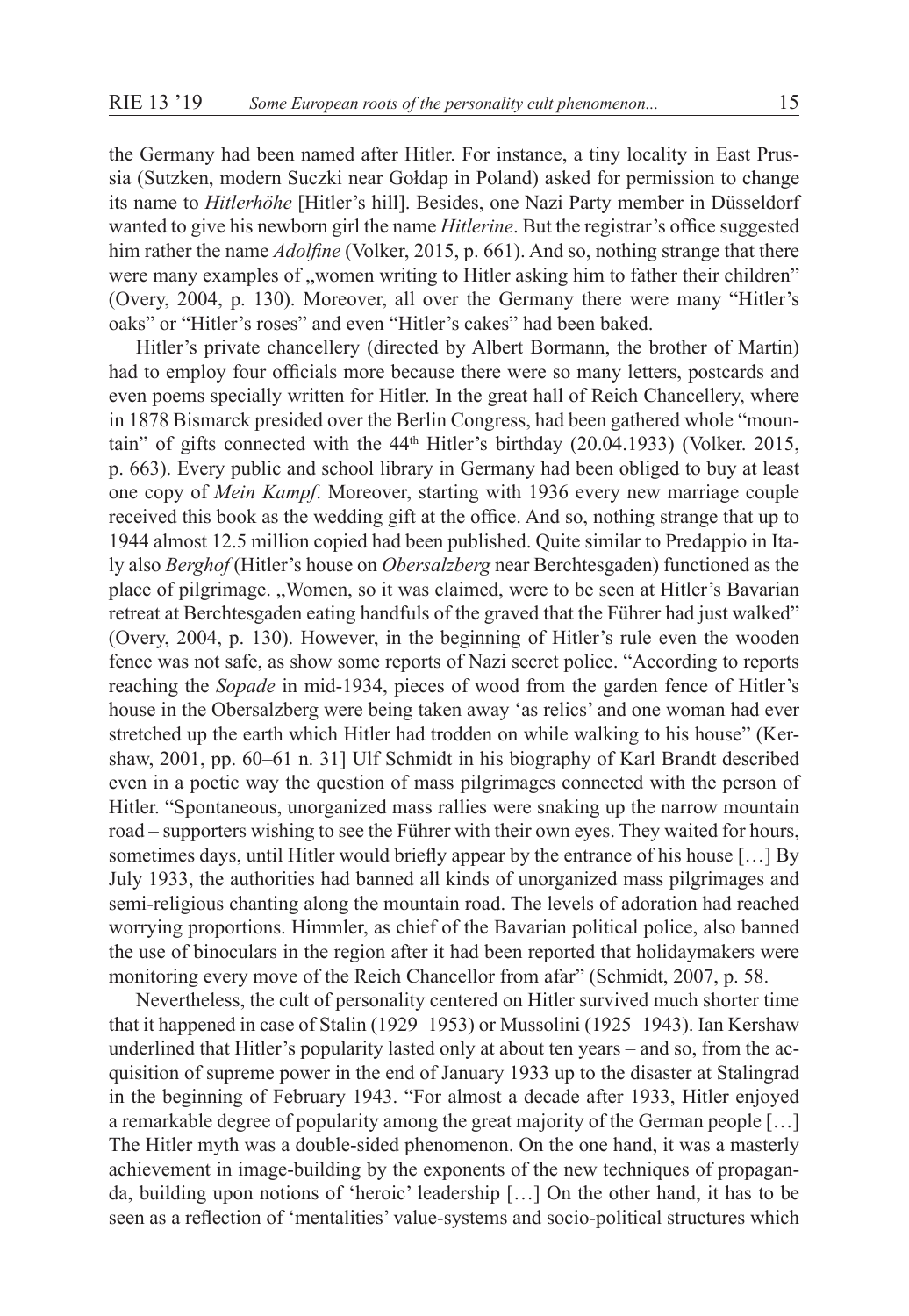conditioned the acceptance of a 'Superman' image of political leadership" (Kershaw, 2001a, p. 41). Perhaps the greatest success of his policy had been achieved with the victory over France – treated as the "eternal" enemy of both Germans and Germany. "On 6 July 1940 Hitler drove back into Berlin, after overseeing the capitulation of France, to scenes of joy bordering on hysteria. Hundreds of thousands of Berliners crammed the streets to cheer him. Schoolboys climbed lampposts to see their Führer. Flowers were strewn under his car. A forest of waving swastika flags lined the route" (Rees, 2012, p. 275). On the other hand, it would be very difficult to overestimate the significance of German defeat at Stalingrad – both for the further German military effort and for the development of Hitler's personality cult. It was the "catastrophe of Stalingrad, a defeat for which Hitler's personal responsibility was widely recognized" (Kershaw, 2001a, p. 53). Certainly, after Stalingrad both the faith in Hitler's infallibility and the Hitler's myth itself started to diminish and deteriorate. "The shame of Stalingrad caused a widespread deterioration in beliefs in Hitler's charisma" (Rees, 2012, p. 371).

Certainly, it would be very difficult to underestimate the role of Joseph Goebbels (and his ministry of propaganda) in the process of creation and development of the personality cult centered on Hitler. The similar role played Achille Starace for Mussolini (although in lesser degree), whether Stalin had no such the "cult ministry." "As far as we know Hitler's cult was orchestrated from a single institution, Goebbels propaganda ministry, while Stalin's cult had no such central directorate. Many of the techniques used for the cults were inspired by American commercial advertising" (Plamper, 2012, p. 19). Similar to Mussolini also Hitler presented at the same time the double image of his person – not only the great leader of almost superhuman leadership's qualities but also a perfect "ordinary" man who could perfectly understand the needs of his fellow citizens. "Goebbels' greatest achievement as a propagandist was the creation of the Hitler's myth – the *Führerkult* […] The necessary double image of Hitler as a superman and a man of the people" (Zeman, 1973, p. 35). It is interesting that all three totalitarian dictators analyzed in this book had been presented in such a way. At the same time they were propagated as the greatest leaders of their state (or nation) and additionally they functioned as the simple men who perfectly understood some desires and needs of the social masses. Similar to Mussolini, Hitler presented himself as the ordinary German citizen who perfectly understood both the needs and desires of German society. Hitler – "in his public portrayal, he was a man of the people, his humble origins emphasizing the rejection of privilege and the sterile order in favor of a new, vigorous, upwardly-mobile society built upon strength, merit, and achievement" (Kershaw, 2001a, p. 44). This populist appeal was essential, as it seems, in the process of creating the Hitler's cult. "The single most important precondition for the creation of Hitler's charisma was his ability to connect with the feelings, hopes and desires of millions of his fellow Germans. It was in the nature of this connection that the power of his charisma resided" (Rees, 2012, p. 175).

Certainly, very important elements of Hitler's cult of personality had been formed by Nazi Party rallies hold on specially created by Albert Speer huge grounds at the outskirts of Nuremberg. "The symbolism was replete from the very beginning, as Hitler's aeroplane descended through the clouds over Nuremberg casting a cruciform shape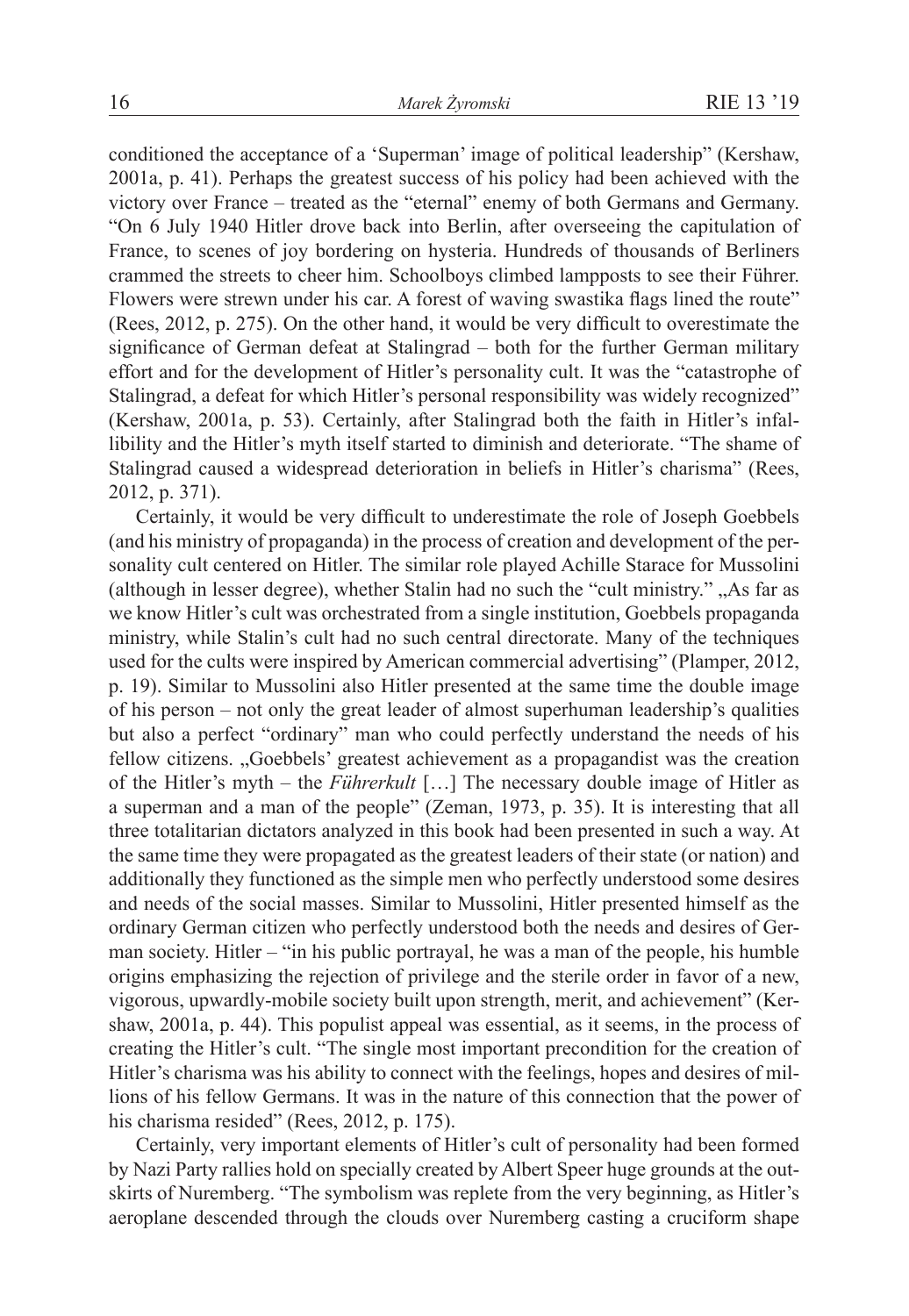over the marching storm-troopers and the thousands awaiting him in ecstatic expectation in the streets below" (Kershaw, 2001, p. 70). In the famous movie created by Leni Riefenstahl, *Triumph des Willens* [Triumph of the Will] completely lonely Hitler dominated over thousands and thousands of his adherents, pictured as the homogeneous mass of people. It is interesting that the title of film (*Triumph des Willens*) had been invented by Hitler himself.

Ian Kershaw analyzed in his book devoted to the "Hitler Myth" many different images of Hitler simultaneously presented by the Nazi propaganda. "Firstly, Hitler was regarded as the personification of the nation [...] Secondly, he was accepted as the single-handed architect and creator of Germany's 'economic miracle' of the 1930s [...] Thirdly [...] Hitler was seen as the representative of 'popular justice' [...] Fourthly [...] as a 'moderate' opposed to the radical and extreme elements in the Nazi Movement. […] Fifthly, in the arena of foreign affairs, Hitler was commonly regarded as an upholder and a fanatical defender of Germany's just rights, a rebuilder of the nation strength, a statesman of genius […] Sixthly, in the first half of the war Hitler appeared to be the incomparable military leader [...] and understood the 'psychology' of the ordinary soldier […] Finally, there was Hitler's image as the bulwark against the nation's perceived powerful ideological enemies – Marxism/Bolshevism and above all the Jews" (Kershaw, 2001, p. 242–243).

In the opinion of David Welch, Hitler's cult of personality had the greatest impact on the success of Nazi propaganda. "The cult of the leader, which surpassed any normal level of trust in political leadership, is central to understanding of the appeal of National Socialism, and undoubtedly the most important theme cementing Nazi propaganda together" (Welch, 1998, p. 42). He repeated this opinion five years later using exactly the same words (Welch, 2003, p. 94).

# **V. Some common features of the personality cult phenomenon**

On the base of more detailed presentation of the personality cult phenomenon developed after the first world war in three European totalitarian political systems (Soviet communism, Italian Fascism and German Nazism) is seems suitable to present some common features of this political and social phenomenon. These are as follows: the so-called "cult products," some methods used in the cult's propaganda, some functions of the cult of personality and finally also some attitudes of totalitarian dictators toward cult of personality.

# *1. Some so-called "cult products"*

The very common and widespread "cult product" was the publishing of books and articles written by some totalitarian dictators. It was specially visible in the case of the communist system – not only Lenin and Stalin but also Mao really wrote a lot. Whether Hitler's *Mein Kampf* reached "only" little more than 10 million copies, "editions of the works of Stalin reached over 672 million copies (1953 figures), of Lenin 483 million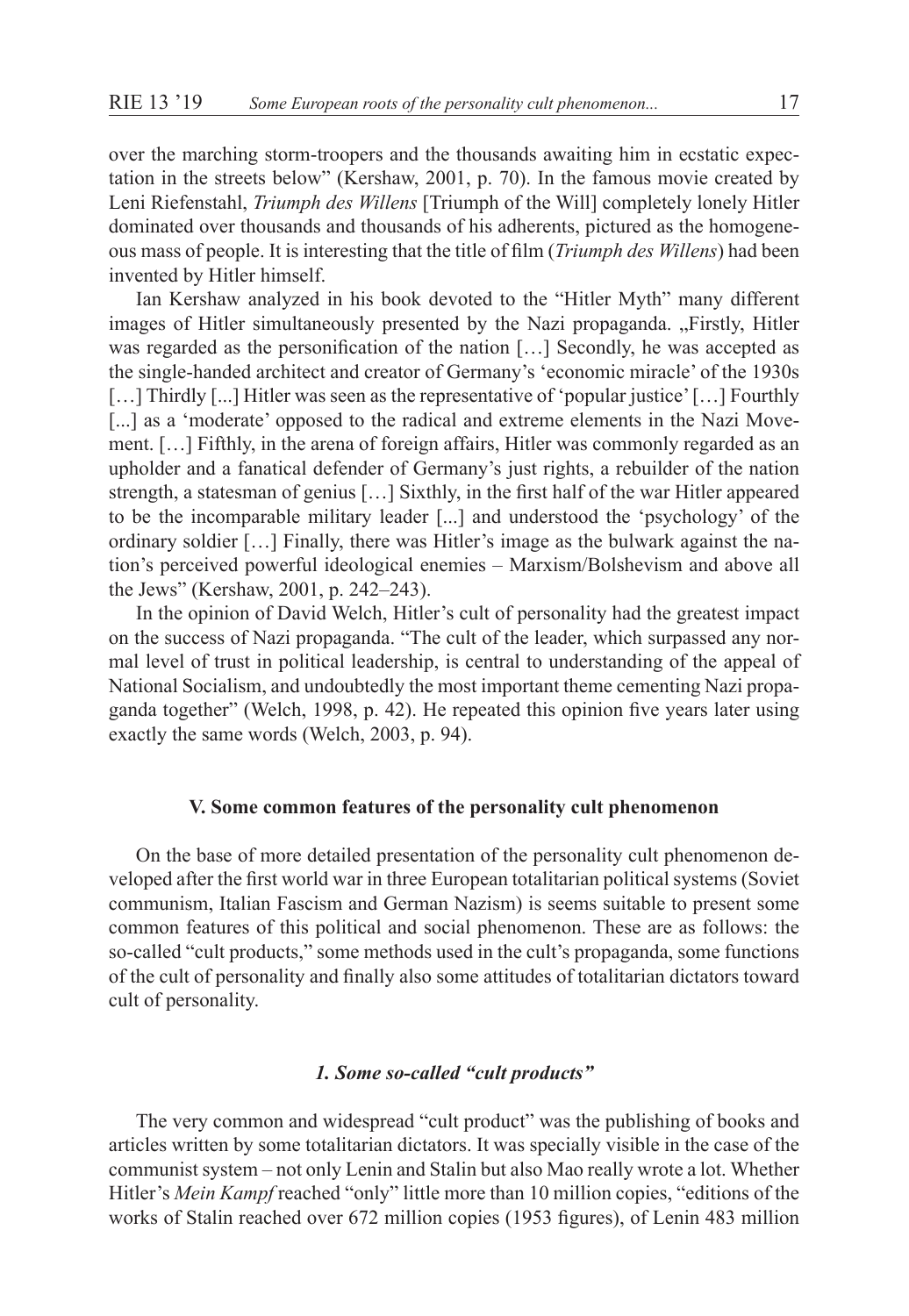(1975 figures) and of Marx and Engels 108 million" (Borejsza, 2006, p. 15. This was especially the task of Soviet propaganda office (*Agitprop*). Already in 1934 at about 16,5 millions "copies of Stalin's various works were in circulation, complemented by increasingly large amounts of hagiography in the party press" (Brandenberger, 2005, p. 253). Nevertheless, the first great communist agitation campaign had been connected with Lenin's fiftieth birthday (23.04.1920). "As part of its campaign, Agitprop published two popular biographies of Lenin" Tumarkin, 1997, p. 101). One of these biographies, wrote by V. I. Nevsky had been published even in 200,000 copies. Moreover, on that occasion such the communist leaders as Trotsky, Zinoviev, Stalin and Bukharin published many articles, mainly in two most important Soviet newspapers *Pravda* and *Izvestia*. Mainly the central press in Soviet Union was filled with greetings, articles and poems honoring Lenin's.

Already before the October revolution even in some remote Siberian villages the kind of little shrines at homes had been organized with some pictures of tsars and their families. And so, nothing strange that just after the death of Lenin in many villages, factories and offices appeared so-called Lenin Corners, it means deliberately established small chapels with a photograph (or even painting) of Lenin. Of course, when Stalin finally gained the dominant position in Soviet party and state such the little chapels contained some photographs of a new Soviet dictator. In general, some visual aspects of communist propaganda were very important because of the high (but in practice impossible even to estimate) level of illiteracy first in tsarist Russia and afterwards even in the Soviet Union. And so, the important part of some parades and celebrations – for instance connected with the May Day or with the anniversary of the October revolution – formed many pictures or even posters depicting some greatest and most popular communist leaders. For instance, on November 7, 1933 during the celebration of the anniversary of October revolution (the difference in date there is connected with change of calendar from Julian to Gregorian), one American press correspondent noticed and counted as many as 103 portraits and busts of Stalin. At the same time Lenin appeared 58 times, Kaganovitz 56 (not speaking of less important communist leaders) (Gill, 2011, p. 117). "A 1936 poster with a portrait of Stalin appeared in an edition of 250,000" (Bonnell, 1999, p. 160).

In order to propagate the position of totalitarian dictators and political leaders even some newest and modern (at that time) technical achievements had been used. For instance, on August 3, 1937 on the occasion of the Day of the Soviet Air Force – "group of airplanes forming both a Soviet star and the letters 'S –  $T - A - L - I - N$ " (Plamper, 2012, p. 71). No less than 45 planes were needed to form the name of Stalin. Jan Plamper presents also the photograph published in *Pravda* (of 5.10.1935) showing like the group of 51 tractor-drivers formed the name of Stalin on the Kazbek mountain. Moreover, on September 13, 1937 the group of climbers reached the peak of Stalin Mountain in Pamir (7495 m) and placed on it the bust of Stalin. In 1940 two sailors from ice-breaker *Siedow* placed two flags on the North Pole – one presented the Soviet emblem and the other one contained the portrait of Stalin.

The film was intensively used in case of all three (analyzed in this article) totalitarian dictators. However, whether both Mussolini (mainly in newsreels created by LUCE Institute) and Hitler (like in *Triumph des Willens*) appeared in documentary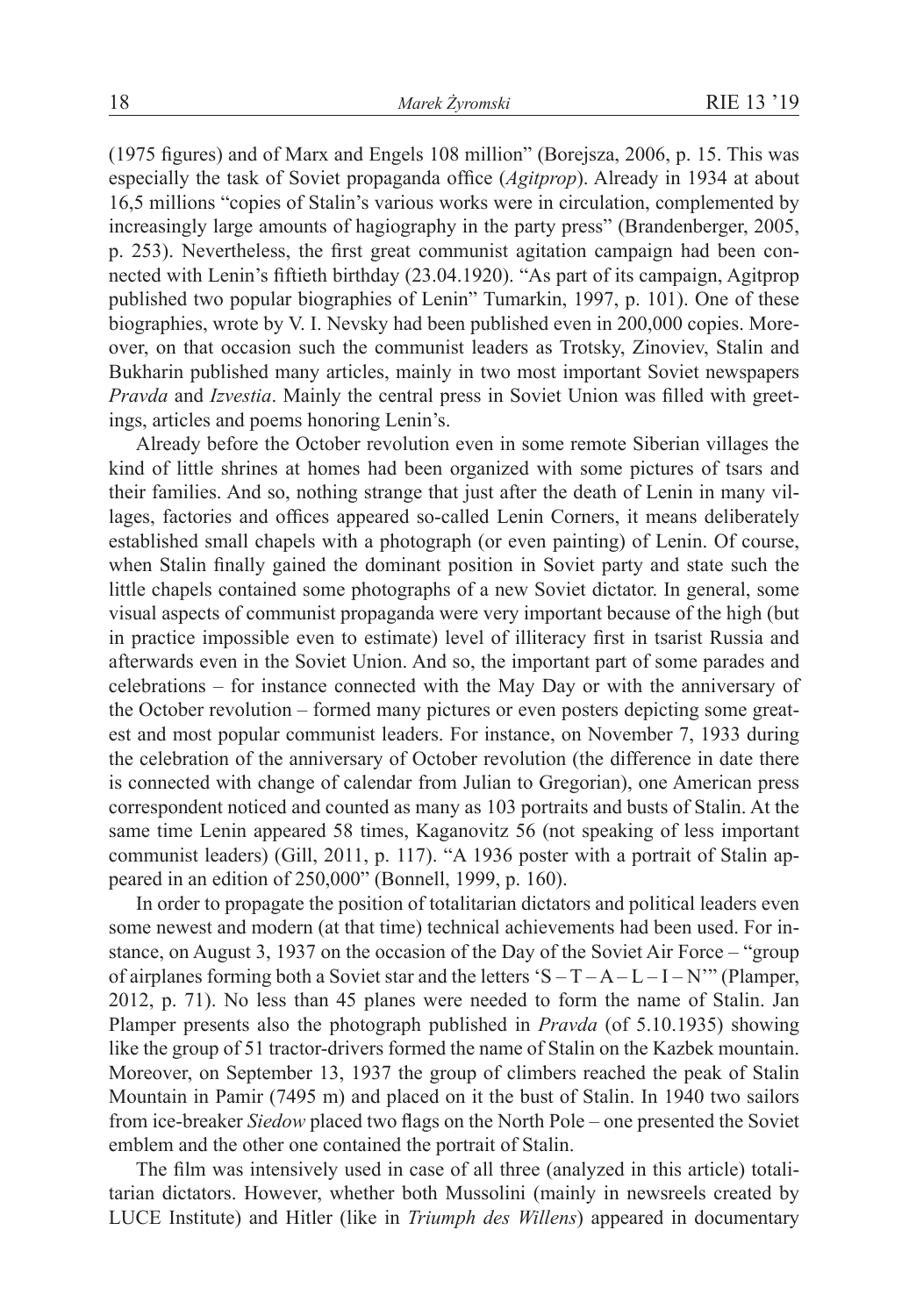films only, but Stalin appeared in movies as well. And so, in the second half of 1930s Stalin started to be presented also in some films. In 1937 in Soviet cinemas appeared *Lenin in October* and Michail Romm – "was the first movie starring an actor as Stalin" (Plamper, 2012, p. XV). All three totalitarian dictators were (in practice) omnipresent in public space and sometimes even in private houses. Already in 1930s it was very difficult not to notice any image of Stalin (poster, portrait or photograph) in any Soviet town or even village. Certainly, "in the collective imagination Stalin had become indistinguishable from his portrait. Stalin's portraits had saturated Soviet space and through portraits Soviet citizens formed an image of their omnipresent leader" (Plamper, 2012, p. XIII). The image of Stalin appeared on many so-called cult products. "A great variety of media were involved in the Stalin cult, including cinema, photography, poster art, oil painting, sculpture, songs, poetry, prose, folklore, drama and crafts (from Armenian tapestry weaving to vases from the Leningrad porcelain manufacture)" (Plamper, 2004, p. 125).

Quite the similar "cult products" were clearly visible both in Third Reich and Italy during rule of Benito Mussolini. In both these countries there were innumerable paintings, posters, graffiti, photographs, sculptures, statues and medals. For instance, in Italy "every year the fascist party printed a calendar iconographical dominated by Mussolini and encouraged every good citizen to buy it" (Falasca-Zamponi, 1997, p. 78). As wrote Simonetta Falasca-Zamponi, Italians could even buy a soap produced in shape of Mussolini. "In schools, as well as in other public establishments, every room was adorned with a picture of Mussolini. […] Mussolini's photograph was distributed to children who received a gift package for the Epiphany (*Befana fascista*)" (Falasca-Zamponi, 1997, p. 78). Undoubtedly, even some religious feasts and celebrations had been connected at that time with the fascist ideology.

As I wrote already in this article, both the Mussolini's place of birth (*Predappio*) and Hitler's mountain retreat (*Berghof*) had been treated in practice as the place of pilgrimage. On the other hand, not only Stalin's birthplace in Georgian Gori functioned as a museum. "In 1934, a Stalin museum was founded in Stalin's love nest, the Pereprygin *izba*, which was expanded on his official seventieth birthday, in 1949 into a pillared pavilion with the hut preserved in a glass bell. A giant statue of Stalin was built. […] In 1961, during de-Stalinization, the museum was destroyed, the statue pushed through a hole in the ice, the *izba* burned" (Montefiore, 2008, p. 316 note).

Moreover, as quite important "cult product" can be treated also some geographical names. Except of a tiny village in East Prussia (as I wrote already in this article) Hitler did not want to place his name in the geographical space. Mussolini planned to construct one town bearing his name in the area of so-called Pontic Marshes South of Rome. Certainly, the communists made much more changes of geographical names. Already five days after the death of Lenin Piotrograd (former Petersburg), the second largest city in Russia, changed its name into Leningrad (Sebestyen, 2018, p. 588). This procedure of changing some geographical names had been largely developed during the rule of Stalin. Only one year after the death of Lenin, in 1925 the name of Tsaritsyn had been changed on Stalingrad (modern Volgograd). This town was very important for Stalin himself because he fought there during the Civil War in early 1920s. Undoubtedly, the terrible fight even in the center of Stalingrad (in autumn and winter of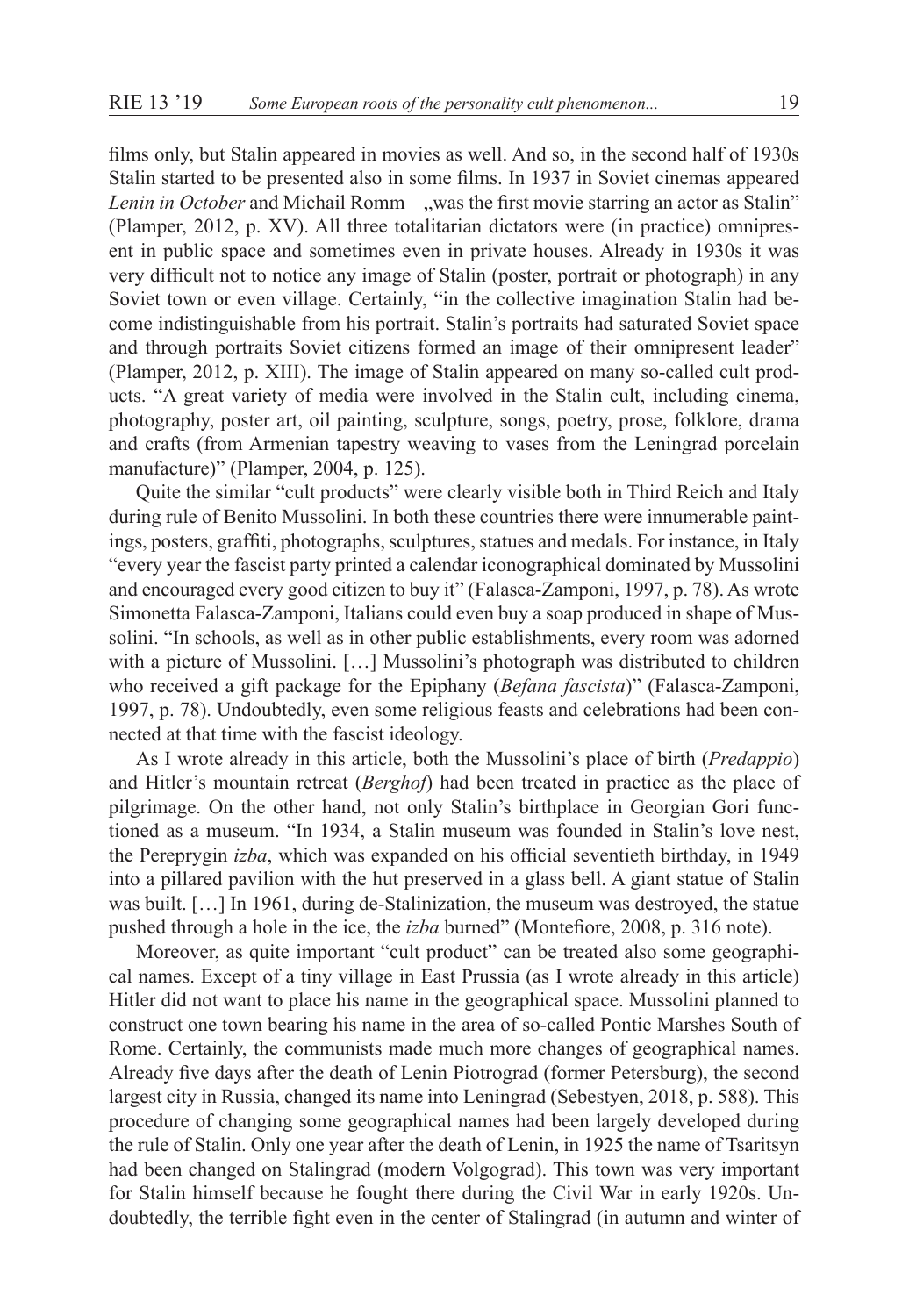1942) resulted in German disaster that formed the turning point in the second world war was connected not only with some strategic position of this town (as a gateway to Caucasus) but also (or perhaps first of all) with some symbolic importance of Stalingrad. Besides, Stalingrad was a great industrial town. It is interesting that exactly such the industrial towns (with heavy industry and military sector) changed its names – not only in Soviet Union but also in some European socialist countries (after the second world war, of course). For instance in communist Poland Silesian town of Katowice changed its name on Stalinogród [the town of Stalin]. The similar situation occurred in Romania where on August 23, 1950 the name Braşov had been changed on Oraşul Stalin [the town of Stalin] (Aman, 1992, p. 41). On the other hand, Stalin personally refused the idea of renaming Moscow in his favor – as Stalinodar [The gift of Stalin]. Nowadays, in "Berlin-Treptov cemetery [...] tombstones bearing quotations from Stalin, one of the largest surviving monuments to the Stalin cult anywhere in Europe" (*Leader Cult*, 2004, p. 18).

# *2. Some methods used in the cult's propaganda*

Perhaps the most important method used both in the process of preserving the dictatorial (or even totalitarian) power and in the process of creating the cult of personality was almost total control over all means of mass communication – and so, the control over information.

Certainly, it was Mussolini who as the first totalitarian dictator intensively used some new media – mainly radio and cinema. "He was the first politician of the twentieth century to make use of modern communication techniques" (Merriman, 2010, p. 1008). Most probably the main reason for the intensive using of new media in propaganda of personality cult was the personal and specially professional experience of Mussolini himself. "As a journalist and propagandist, Mussolini was quick to see the potential of radio and cinema, and the 1930s saw his regime make increasing use of the mass media" (Neville, 2015, p. 113). First of all, he ordered the construction of the greatest film studios at the world – the famous "City of Film" (*Cinecittá*), situated on the Southern outskirts of Rome. In quite a similar way Mussolini planned and ordered to construct the "City of Sport" (*Foro Mussolini*, modern *Foro Italico*) and the "City of Civilization" (EUR). "Radio and film became increasingly important vehicles of the cult during the 1930s" (Duggan, 2008, p. 478). Nevertheless, already starting with 1925 Italian radio had to transmit Mussolini's speeches live. Moreover, starting with 1926 in Italy the newsreels before every film presented in the cinema became obligatory. Of course, every newsreel presented and propagated mainly some visits, trips and achievements of Mussolini. And so, some newsreels very often "showed him addressing large crowds of enthusiastic supporters and that was always filmed from below, to hide his lack of height" (Todd, 2002, p. 127). As the matter of fact, also Hitler and Stalin had to be filmed from below and exactly from the same reason as Mussolini.

Of course, propagandists in all three European totalitarian states used not only some modern media to propagate the person and position of their leader and dictator. Similar to Hitler and Stalin also Mussolini used a whole array of media to promote his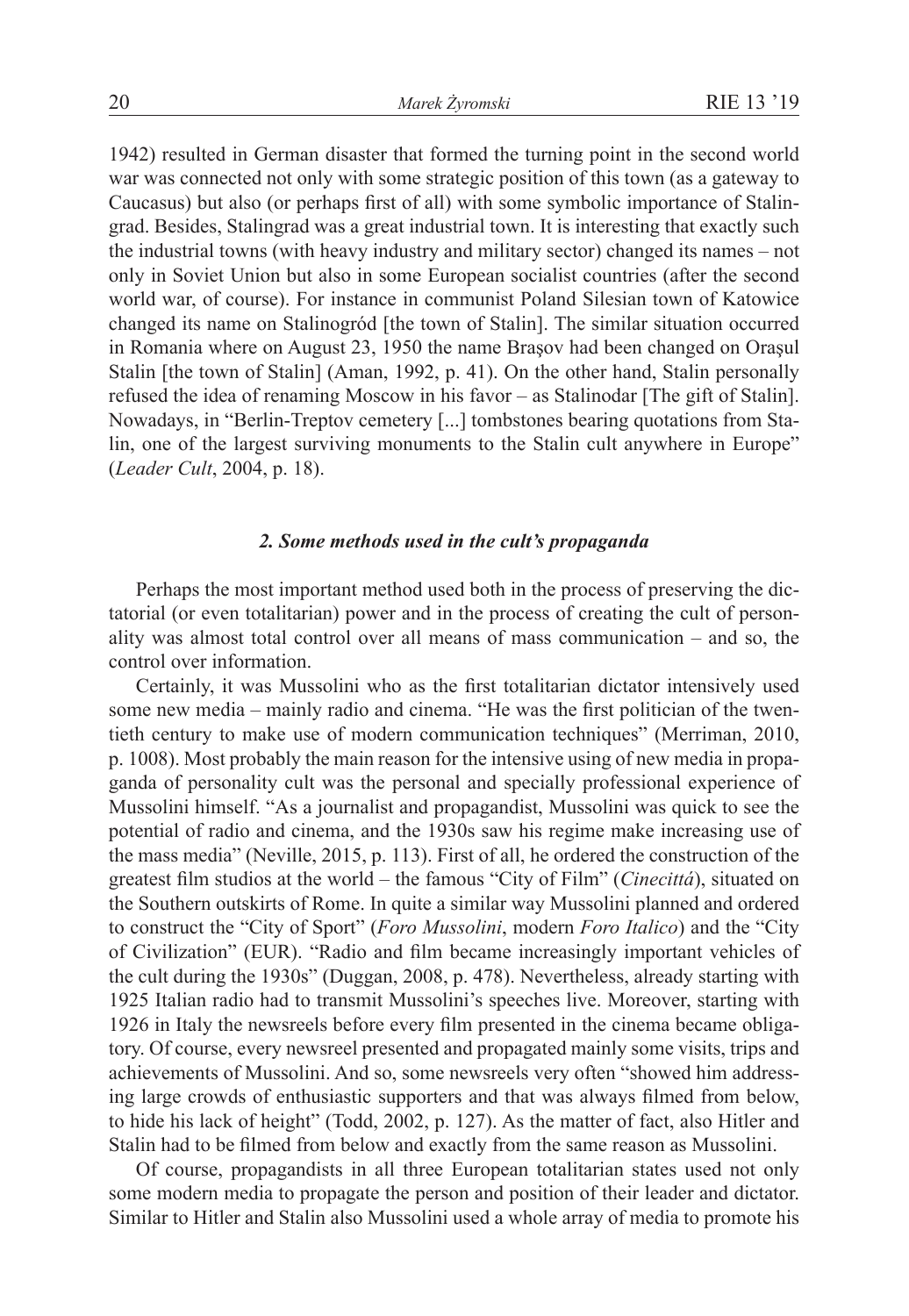cult of personality. "An enormous variety of media were used to propagate the cult of the Duce. Newspapers were obliged to give extensive coverage to his daily activities and report his speeches in glowing terms" (Duggan, 2008, p. 478). As show many newsreels and other documentary films, it was extremely difficult to walk through Italian towns (and perhaps also some villages) during the fascist era without an almost constant visual presence of many images of *Duce*. "Mussolini subsidized several films about his accomplishments, his rambling speeches, voluminous tomes, an autobiography, and several authorized biographies were sold in glossy editions" (Merriman, 2010, p. 1008).

Although both Mussolini and Hitler had their own "cult ministers" (Starace and Goebbels respectively), they also took an active position toward the process of creation of their cult of personality. "Mussolini himself took a very close interest in the cult, monitoring carefully what was written about him" (Duggan, 2008, p. 477). For instance, Mussolini "established a press office to ensure that photographs and newspaper articles projected a positive image of him and his activities" (Todd, 2002, p. 126). Similarly, Stalin and Hitler took great care of photographs. Hitler had his own personal photographer (as I wrote already in this article) and Stalin, for his part, "always made sure to have his photograph taken with groups of delegates" (Service, 2009, p. 198). At the same time, Stalin's control over the media was even more developed because he (except the position of *Agitprop*) had no "cult minister." Undoubtedly, Stalin perfectly understood that his position in communist party had to be strengthened by growing control over the mass media. "By the late 1920s Stalin gained control over the party media and centrally orchestrated his personality cult […] The early Stalin cult was a semantic rather than visual phenomenon and took the form of loyalty pledges from party and army leaders as well as congratulatory addresses published by representatives from all walks of life" (Leese, 2014, p. 344).

In all three cases of totalitarian dictators media created the picture of the omnipresent political leader. It was simply not possible to avoid the picture (or any other visual presentation) of Mussolini, Hitler or Stalin. Undoubtedly, all the media used in the process of creation and development of the cult of personality centered on Mussolini and first of all the frequency and density of his presentation in Italian public space (and sometimes even in the private space as well) created the impression of *Duce*'s omnipresence. "Besides omnipotence and immortality, Mussolini's divine character was conveyed by his omnipresence, his continuous visibility" (Falasca-Zamponi, 1997, p. 78). Similar to the cult of personality centered on other totalitarian dictators analyzed in this book (Hitler, Stalin), also the cult of Mussolini gradually achieved superhuman dimensions or perhaps even the divine character. "Regime's propagandists spread an extreme and in retrospect ludicrous personality cult in which Mussolini was elevated into an all-seeing and all-knowing god, a Man who Italians were assured, radiated a divine light and possessed an omniscient intuition" (Bosworth, 2005, p. 3). And so, nothing strange that in all the media some "allusions to the Duce's messianic status were frequent" (Duggan, 2008, p. 478). Not only in the newspapers but also in books there was mandatory to write *Duce* and He starting with the big letter – just like with God. "By the early 1930s, Italian journalists were required to capitalize He, Him, and His when referring to Duce, as they did when mentioning God or Jesus Christ. All Ital-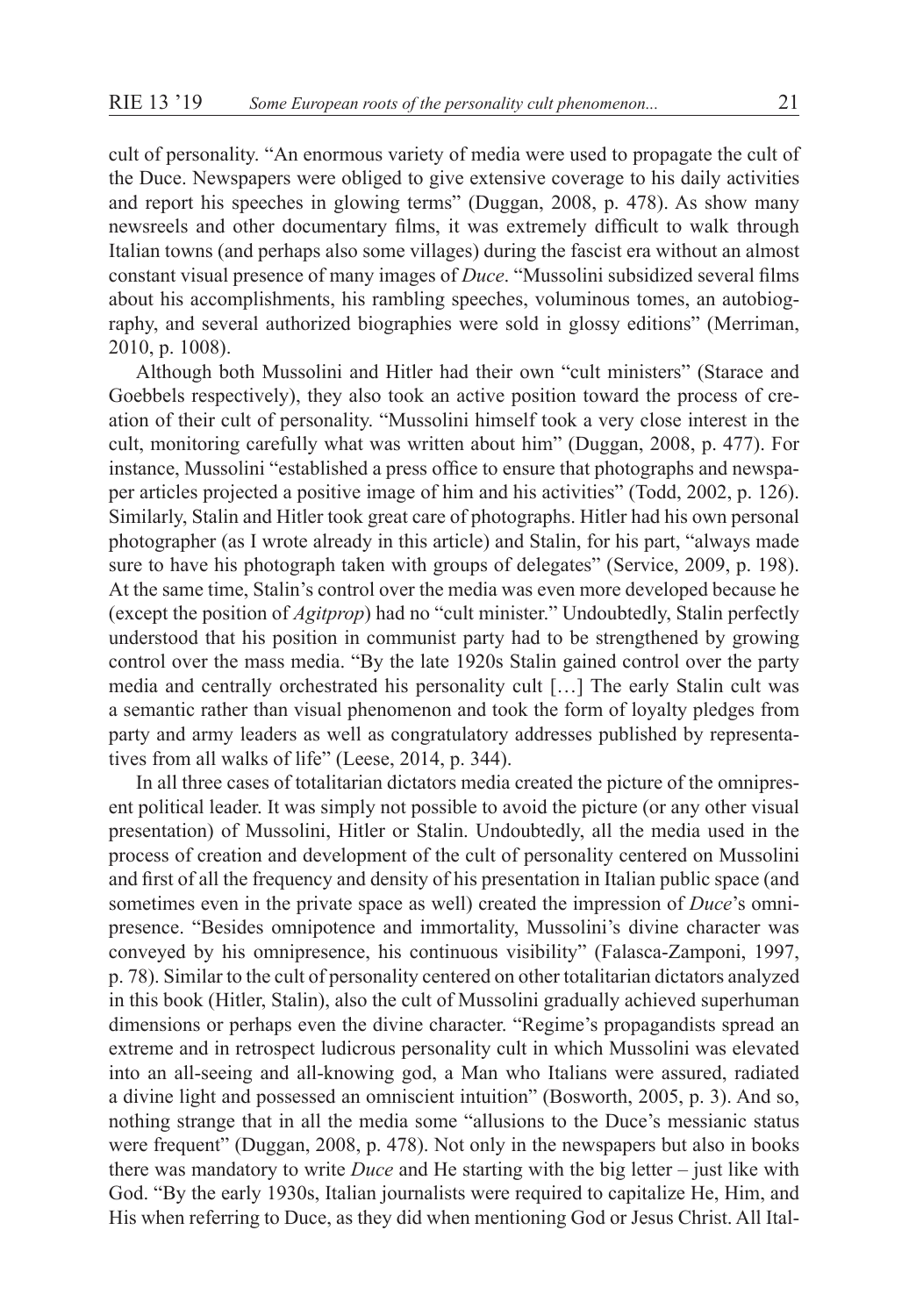ians at age eighteen had to take an oath to obey Mussolini. Italian press agents worked to enhance his image abroad" (Merriman, 2010, p. 1008). Already in 1926 the young Italian fascist journalist Leo Longanes (in the book conceived as the vademecum of the perfect fascist) invented the famous slogan "The Duce is always right" [*Duce ha sempre ragione*]. Nevertheless, the formal deification of Mussolini took place in 1929 when "La Tribuna" (of 25.07.1929) published the changed *credo*: "I believe in the high Duce – maker of the Blackshirts – And in Jesus Christ his only protector" (etc.) (Falasca-Zamponi, 1997, p. 64).

The method of presenting the omnipresence (or even deification) of all three totalitarian political leaders was not the only way of propaganda and presenting their dominant political and social position. It is interesting that Mussolini, Hitler and Stalin had been portrayed as the lonely leaders whose only reason and motive of live was to take care of their nation. Stalin even "turned his remoteness into an attribute of the cult" (Volkogonov, 2000, p. XXI). Similar to position acquired by Hitler or Stalin, also an Italian propaganda presented the image of lonely Mussolini who almost like god greatly rose above all the population. Undoubtedly, this presumed (in spite of his many lovers) loneliness of *Duce* additionally strengthened his superhuman character. "Mussolini's personality cult had by now transformed him into an almost godlike figure imbued with superhuman qualities. A lonely dominance characterized the Duce's life, separating him from the Italian people" (Neville, 2015, p. 113). At the same time, however, both Mussolini himself and the whole propaganda machine presented the second quite different image. It was the image of popular leader, politician who descended from the lower strata of Italian society and so had to be familiar with many life difficulties and problems of the so-called "ordinary" Italian. "Mussolini's simple origins were also an important element in the cult […] The Duce's blacksmith father became the carpenter Joseph while his patient and long-suffering mother, the schoolteacher Rosa, took the part of Mary" (Duggan, 2008, p. 479). And so, not only the presumed loneliness of the almighty *Duce* but also his real humble origins had been used in the process of development of his cult of personality. The process that achieved even the level of quasi-religious adoration of Mussolini. The tiny family house of Predappio (in the province of *Emilia-Romagna*), the crypt with sarcophagi of Mussolini's parents (and from 1931 also of his brother Arnaldo) became the places of mass tourism or perhaps rather places of pilgrimage. "Visitors were invited to see themselves as pilgrims and behave with reverence" (Duggan, 2008, p. 479).At the same time *Duce* had been presented and propagated in Italian propaganda as the ideal of a man. Even Mussolini's insistence on physical strength, sexual virility, his fear of ageing (he did not celebrated his birthdays and successfully avoided any questions about his health) also had some religious connotations. The image of still young *Duce* not only presented in media but also propagated during mass meetings and other public appearances had to underline his presumed immortality. "Mussolini insisted that this image of the young Duce persist during the regime" (Falasca-Zamponi, 1997, p. 64).

Nevertheless, the picture of a healthy leader, propagated by an Italian propaganda created sometimes some real and rather unexpected problems. For instance, quite similar to Hitler also Mussolini had the great aversion for glasses and so his speeches (and special notes for speeches) were typed on a special typewriter with large characters.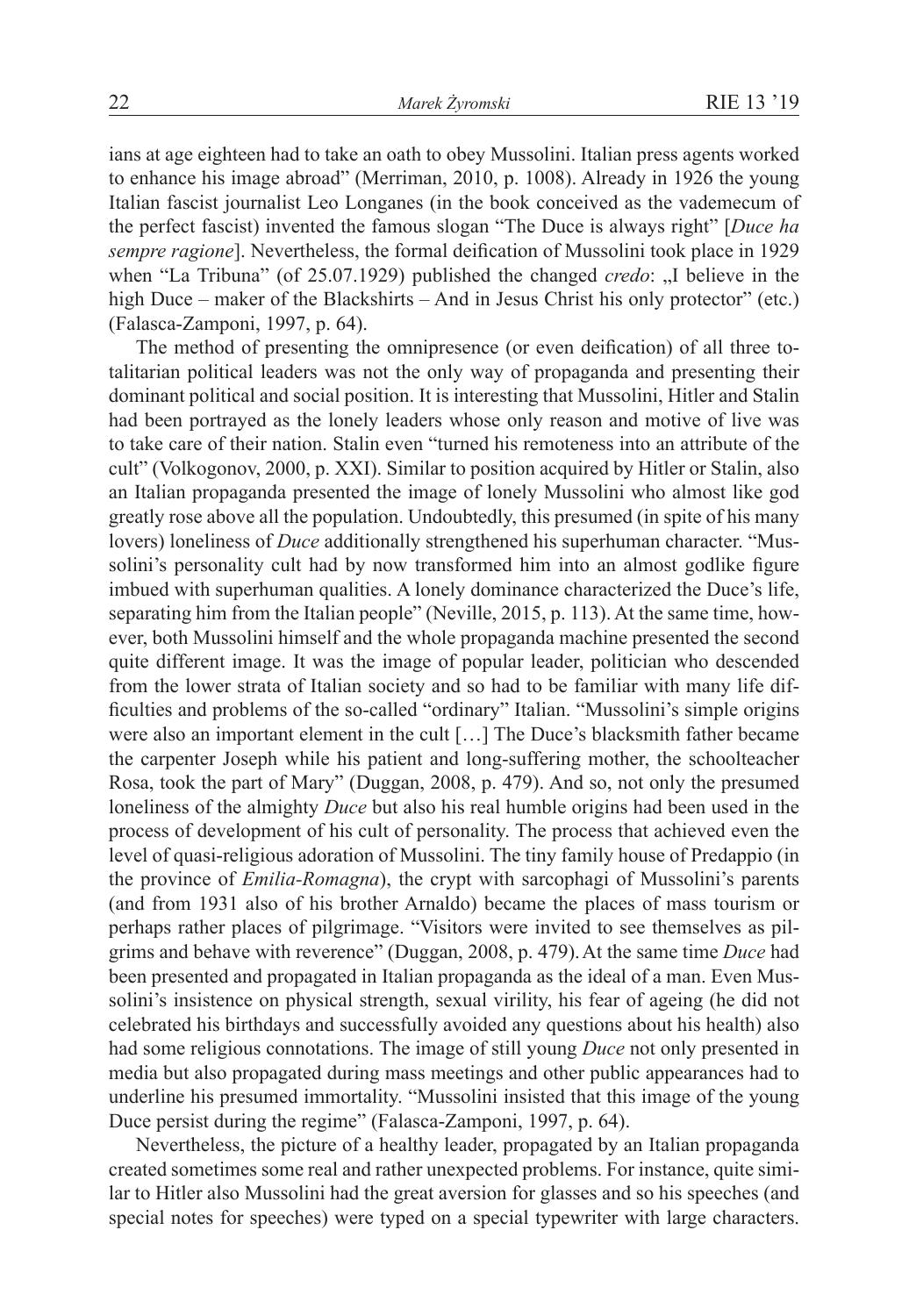Of course, the similar typewriting machine had been used for Hitler's speeches. Both Hitler and Mussolini (in sharp contrast to Stalin) travelled a lot across the country – certainly in order to keep the close contact with social masses and at the same time to present themselves as really popular leaders. Mussolini travelled a lot and had many meetings with Italians all over the country. This form of political activity was especially important just after the so-called "march on Rome." In the period of just one year – from November 1922 to October 1923 Mussolini not only travelled all over Italy but visited (and had many meetings) at about 3/4 Italian regions. Certainly, Mussolini was the first Italian politician to conduct such the intensive political campaign. In most regions and places the population never saw any chief of Italian government at all. Hitler also travelled across the Germany (for instance in his famous "Flights over Germany") mainly before he acquired the supreme power in German politics and society.

There is also one important element in the cult of personality centered on Mussolini. Whole the propaganda machine underlined his great skill in work and presented *Duce* as very hard-working statesman who in practice 24 hours a day took care of every Italian. "Mussolini did his best to cultivate an image of omnipotence as Italy's leader. He took on far too many jobs […] The image of Duce as a hard-working leader was central to Fascist mythology" (Neville, 2015, p. 101). The Italian propaganda proclaimed that *Duce* worked even 18 hours a day (and "only" 14 hours on Sundays). Although Mussolini took many ministerial portfolio himself (even 8 out of 12) but it was mainly just for show. He simply left the bulk of administrative work to his secretaries and undersecretaries. Similar to Mussolini, also Hitler successfully avoided the "dull" administrative work. In the sharp contrast to both Mussolini and Hitler, Stalin was a really workaholic but he did not exploit his administrative activity in the propaganda and in the process of creation the cult of personality.

# *3. Some functions of the cult of personality*

Undoubtedly, all three European totalitarian political systems (analyzed in this article) can be presented in the form of so-called "revolutionary power." Whereas, socalled "naked power" aims only to preserve the power as long as it is only possible, the "revolutionary power" tries at the same time to "make a difference" – i.e. to conduct (more or less) complex program of political and social change. Certainly, any program of change or transformation is favorable for some social groups (or elites) but simultaneously such the program results with the lowering (or diminishing) the position of other social groups (or former elites). And so, after the "revolution" it is important to lower the level of social tensions (or even conflicts) in order to unite whole the nation (or at least most of it) around the position of the new ruling elite or new political leader. And so, the cult of personality centered on the person of such the new leader has also many social (and not only political) functions. For instance, such was the situation in the Soviet Union during the rule of Lenin or Stalin. Although in the center of communist ideology had been placed such the abstract (for the most of Soviet population) notions like social classes or class struggle – the cult of personality centered on Stalin certainly had the social dimension as well. "The cult was to provide the populace with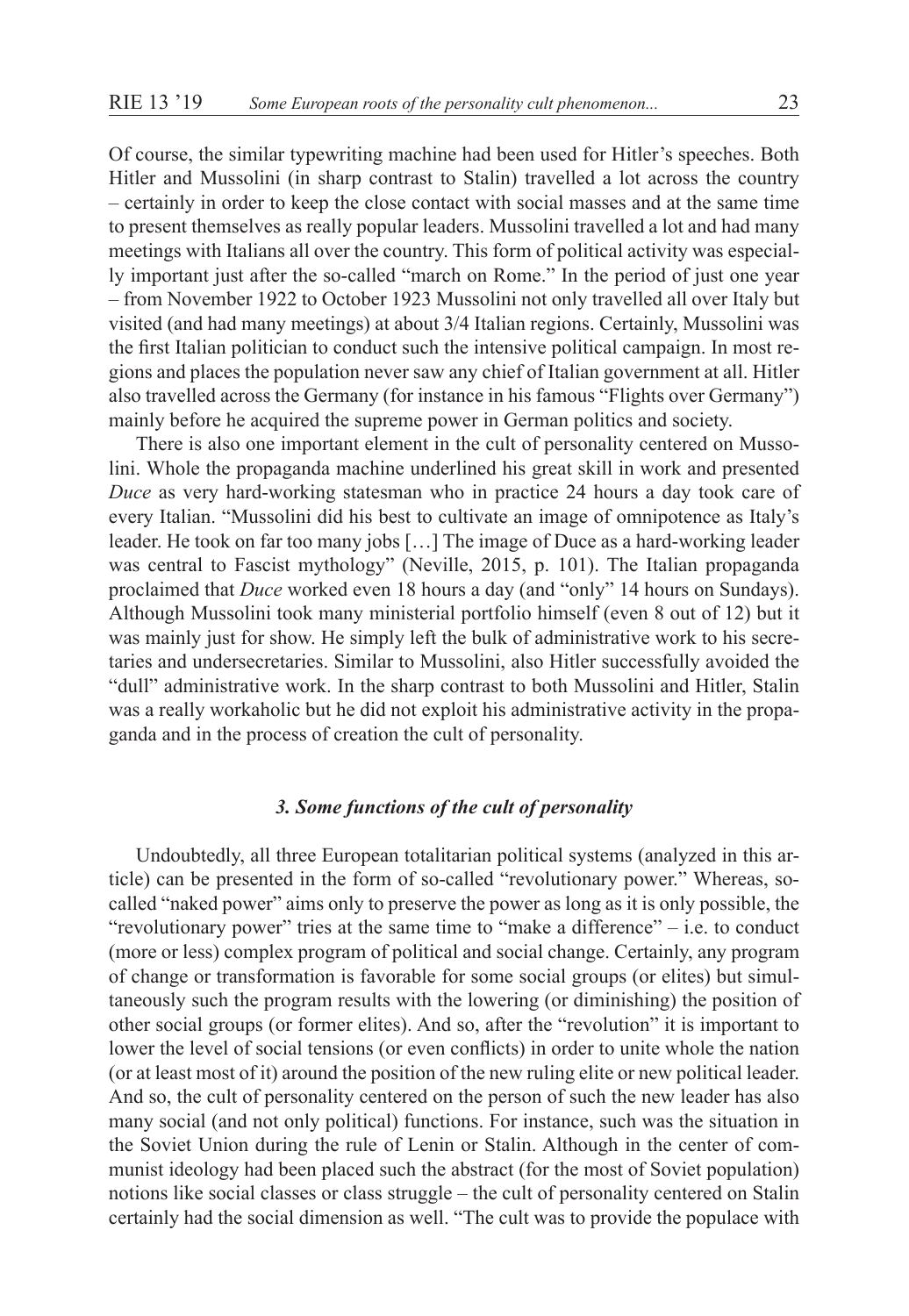a personalized image of communism, a brand symbol" (Leese, 2014, p. 344). Starting with the position of tsarist Russia in most periods of Russian (or Soviet) history the strong, authoritative power structure formed the most frequent phenomenon. And so, the cult of personality was not only the personal feature but also (or perhaps first of all) had many social and political functions to fulfill. "Egomania was not the sole factor. The cult of Stalin was also a response to the underlying requirements of the regime […] the tsar-like image of Stalin was useful in affirming that the state possessed a strong, determined leader" (Service, 2009, p. 198).

Similar to the situation in the Soviet Union, also the personality cult centered on the person of Mussolini served such the unification of the Italian nation. Moreover, in the case of Italy the Fascist Party (PNF) was not so unite and stable structure as the communist party in the period of Stalin. "The cult of the Duce was in many respects the principal unifying force in the fascist regime" (Duggan, 2008, p. 479). Undoubtedly, the cult of personality centered on Mussolini fulfilled many functions and had been important not only for the position of *Duce* himself but also for the situation in whole the fascist regime. Certainly, the cult of Mussolini saved both the fascist movement and the Fascist Party from disintegration. Moreover, the cult of Mussolini strengthened the stability of the government and whole the political system in general. "The admiration for Mussolini as representative of 'new men' reinforced his power position in the government of Italy" (Falasca-Zamponi, 1997, pp. 55–56). Mainly during the second world war the cult of *Duce* protected the fascist regime from complete collapse. And so, just after the unfavorable for Mussolini voting on the meeting of the fascist grand council (25.07.1943) and his arrest, whole the fascist system in Italy disintegrated almost at once. Before the total collapse of the power structure, very important function of the personality cult was the mobilization of an Italian society – especially during the second world war. "Its main political purpose was as a tool for the mobilization of those for whom ideology was of little relevance" (Duggan, 2012, p. 103). Christopher Duggan, who read and analyzed many letters and diaries written by some Italian citizens, concluded that "one powerful theme running through what people wrote in diaries (and elsewhere) about fascism is the crucial importance of the figure of Mussolini to emotional and political engagement with the regime" (Duggan, 2012, p. XVII).

Similar to the situation in Italy, also the cult of personality centered on Hitler had to unify – first to unify and integrate some different groups within the Nazi movement and afterwards to unify whole the German nation around the person and position of the leader (*Führer*). "The conscious build-up of the 'Führer myth' in the years following the re-foundation of the Party had the clear function of compensating the lack of ideological unity and clarity within the different factions of the Nazi Movement. The Führer figure provided the element binding together the following of ordinary Party members and subordinate Party leaders – establishing point of unity" (Kershaw, 2001, p. 26). And so, the "Hitler Myth" fulfilled at the same time many functions important for the preservation of the Nazi regime in Germany. Undoubtedly, thanks to the "Hitler Myth" the great masses of the German society not only actively supported the Nazi regime (at least up to the disaster at Stalingrad) but also could overcome in their social consciousness quite the many defects and problems connected with the Nazi Party and with not specially high quality of many party functionaries – both on the central or regional and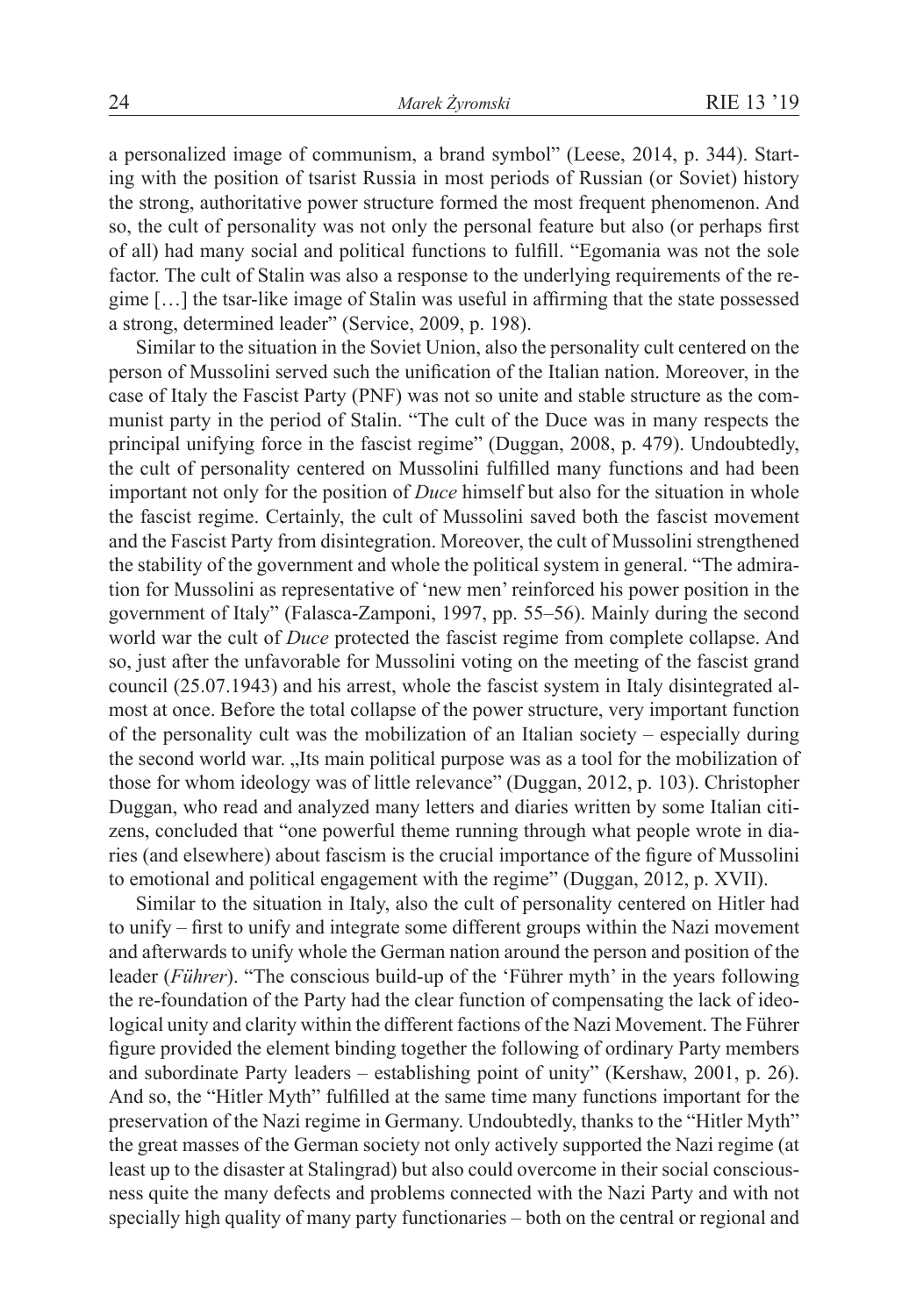mainly on the local level. Moreover, "propaganda succeeded in isolating Hitler from the growing unpopularity of the Nazi Party itself" (Kershaw, 2001a, p. 49). Certainly, the "Hitler Myth" diverted the social attention from quite the many problems of daily life faced by the German society (especially during the second world war) and so it strengthened the Nazi regime. "Standing above and beyond the day-to-day realities of the regime, Hitler remained disassociated from unpopular decisions […] Hitler was popular as a leader among all social groups and was personally exempted from criticism of the regime. Any blame was always directed at other Nazi leaders or officials" (Pine, 2007, p. 25). It is interesting that in case of all three (analyzed in this article) totalitarian dictators their political and social position situated them much higher than the "simple" struggles for power and at the same time they were situated above all the problems and sufferings of the "ordinary" citizens.

# *4. Some attitudes of totalitarian political leaders toward the cult of personality*

Undoubtedly, the question of some attitudes toward cult of personality represented by all three totalitarian dictators is very difficult to analyze. There are only few pieces of information that can testify such the attitudes. For instance, Lenin (as it seems) had no positive attitudes toward the growing cult of personality gradually centered on his position. "Lenin did hate to hear himself lauded in odes and speeches, disliked being the recipient of flattery and extravagant gifts, and avoided photographers, painters and sycophants [...] He was supremely self-confident and had no need of such vanities. What he sought throughout his life was the means to impose his will on a populace" (Tumarkin, 1997, pp. 24–25]. I have already presented in this article some facts connected with the celebrations of Lenin's fiftieth birthday in 1920. The leader of the October revolution certainly deliberately entered the meeting (organized by Moscow Party Committee) after some initial speeches only  $-$ , and suggesting that in future the party should found more appropriate ways to mark anniversaries" (Davies, Harris, 2014, p. 137] Although Stalin celebrated every 10 years his birthdays (starting with the fiftieth) his attitude toward some huge celebrations was not so clear. On that occasion, Simon Sebag Montefiore reminds the very interesting story connected with Stalin's cult. "In early 1939, the Moscow Arts Theatre commissioned the brilliant but underemployed writer Mikhail Bulgakov to write a romantic play about young Stalin in Batumi to celebrate the dictator's sixtieth birthday that December. Stalin must have signed off on the commission" (Montefiore, 2008, p. 100 note).

Mussolini had (as it seems) more positive than Lenin or Stalin attitude toward the cult of personality centered on him. Perhaps very significant is the example of one "Bologna housewife who wrote 848 letters to Mussolini between 1937 and 1943" (Duggan, 2012, p. 216). In general, every totalitarian dictator received a lot of letters, petitions or even complaints. "In the Fascist year 1936–7 alone, Mussolini received 220,000 letters. On average he received 30–40,000 letters a month" (Farrell, 2004, p. 226). Similar to other totalitarian dictators analyzed in this article, it is also an uneasy task to present the real attitude of Hitler toward his own cult of personality. "Despite the forceful egocentric intolerance towards any form of criticism or oppos-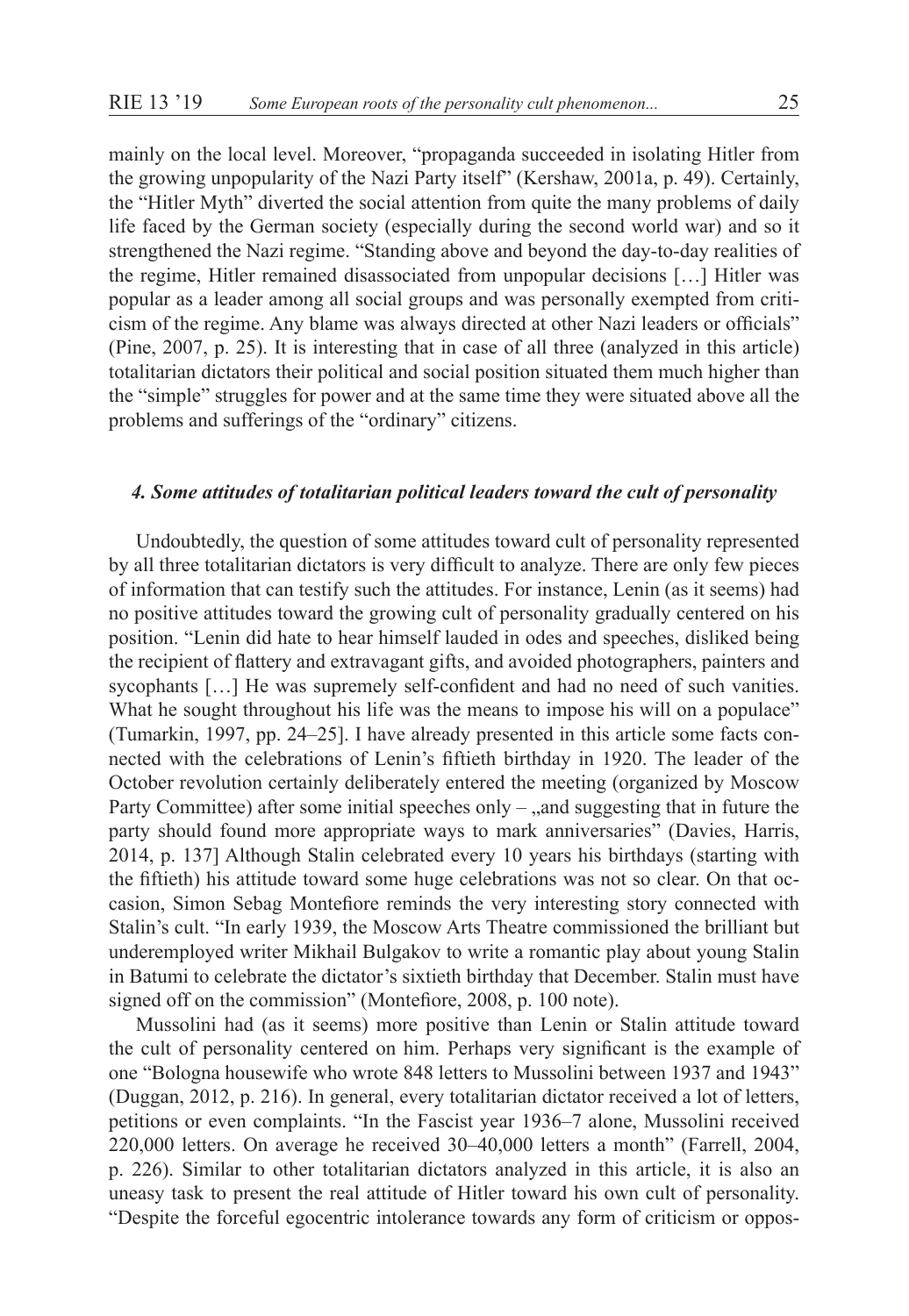ing opinions, which was a consistent factor of Hitler's character, he appears at least in the first years of power to have retained some distance from the personality cult built up around him" (Kershaw, 2001, p. 81). Very interesting situation took place in 1927 when – "a massive oil-portrait of Hitler, intended to form the backcloth to the delegates congress hall, was removed, almost certainly on Hitler's express orders before the beginning of the Party Rally at Nuremberg" (Kershaw, 2001, p. 28 n. 56). In sharp contrast with Mussolini, Hitler (and Stalin) in general avoided any "empty" titles and honors. "Hitler never asked or ordered anyone to call him the führer, much as Stalin played down being called the *vozhd*', but both took pleasure in the honors" (Gellately, 2008, 23) In contrast with the situation in Stalinist Soviet Union where many towns changed its names in favor of some communist party leaders, such the situation was hardly possible in Nazi Germany (or in Fascist Italy). "During the war, he [Hitler] persistently refused to sanction the name 'Hermann-Goering Stadt' […] Until the end of the war the new town was known administratively as the 'area around Salzgitter'" (Overy, 1984, p. 233).

# **VI. Some concluding remarks**

It is nothing strange that both three European totalitarian systems and the cults of personality centered on their leaders appeared after the first world war. Grzegorz Rossoliński-Liebe in his detailed biography of Stiepan Bandera (famous Ukrainian nationalist leader) underlines that the leader usually appears in times of the great crisis (Rossoliński-Liebe, 2018, p. 29). Certainly, the given society has to be willing to accept both the strong (and sometimes even charismatic) leader and the cult of personality centered on him. Undoubtedly, there is constant and important interaction between the leader (and his cult of personality) and the mass of his followers. Certainly, there is no strong leader without his (more or less) faithful followers. But on the other hand a lot of people (even some quite good educated) simply wants such the leader. Many persons try to avoid any "dirty" politics and so they want someone else to take some political decisions. Certainly, even in the realm of democratic policy in the beginning of 21th century some strong leaders can be named and enumerated. Perhaps only more differentiated character of modern mass media (mainly the internet) would make some difficulties in the creation of cults of personality. But You never know…

#### **Bibliography**

- Barber J. (1993), *The Image of Stalin in Soviet Propaganda and Public Opinion during World War 2*, in: *World War 2 and the Soviet People. Selected Papers from the Fourth World Congress for Soviet and East European Studies, Harrogate 1990*, eds. J. Garrard, C. Garrard, St. Martin Press, New York.
- Beetham D. (1991), *The Legitimation of Power*, MacMillan, London.
- Beetham D. (2005), *Political Legitimacy*, in: *The Blackwell Companion to Political Sociology*, eds. K. Nash, A. Scott, Blackwell, London.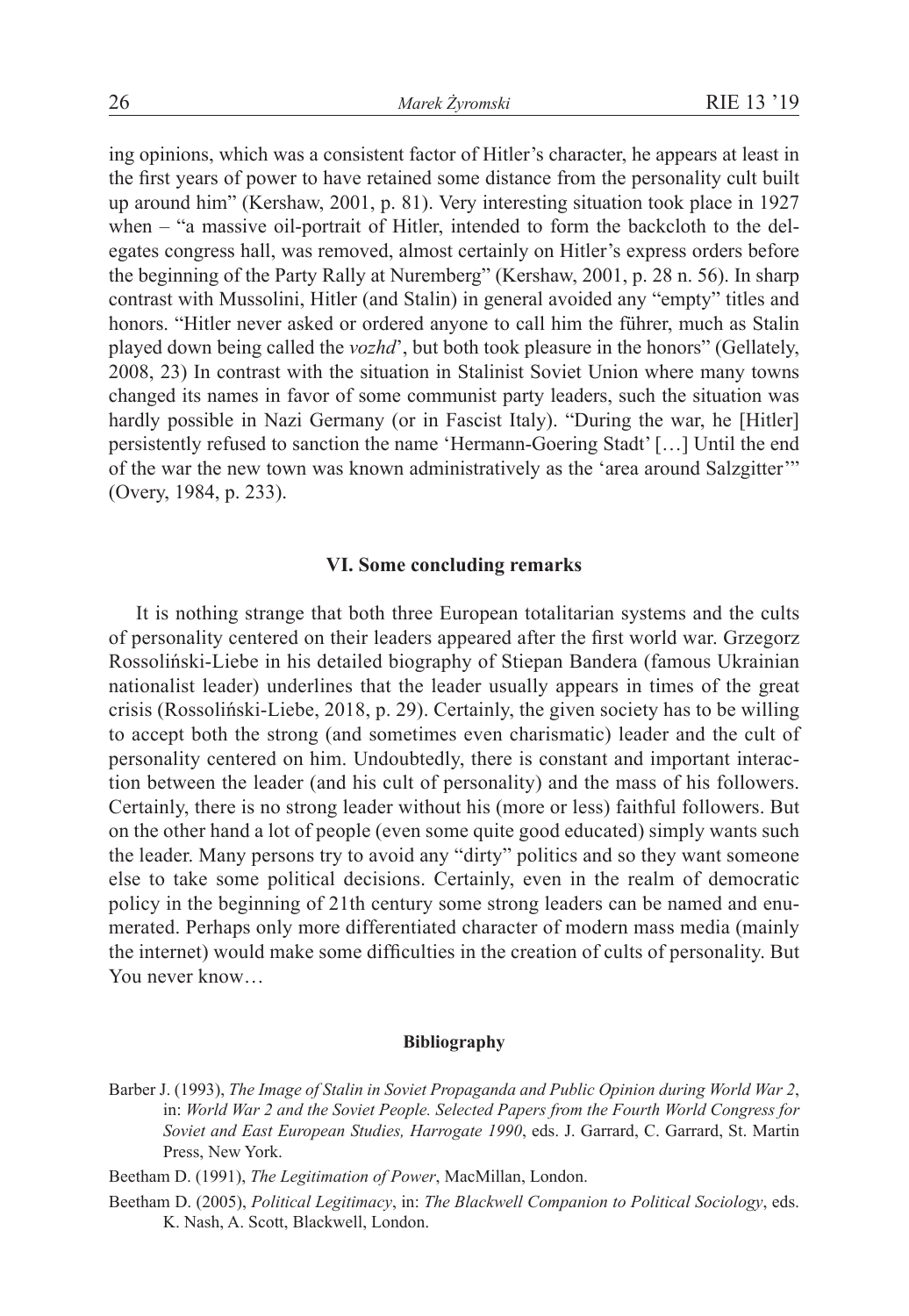- Behrends J. C. (2004), *Exporting the Leader: The Stalin Cult in Poland and East Germany (1944/5– 1956)*, in: *The Leader Cult in Communist Dictatorships. Stalin and the Eastern Bloc*, eds. B. Apor, J. C. Behrends, J. Polly, E. E. Rees, Palgrave Macmillan, New York.
- Bonnell V. E. (1999), *Iconography of Power: Soviet Political Posters under Lenin and Stalin*, University of California Press, Berkeley.
- Borejsza J. W. (2006), *Italian Fascism, Nazism and Stalinism: Three Forms of Totalitarianism from a Twenty-first-century perspective*, in: *Totalitarian and Authoritarian Regimes in Europe. Legacies and Lessons from the Twentieth Century*, eds. J. W. Borejsza, K. Ziemer, Berghahn Books, New York.
- Bosworth R. J. B. (2005), *Mussolini*'*s Italy. Life under the dictatorship 1915–1945*, Allen Lane, London.
- Brandenberger D. (2005), *Stalin as symbol: a case study of the personality cult and its construction*, in: *Stalin. A New History*, eds. S. Davies, J. Harris, Cambridge University Press, Cambridge.
- Davies S., Harris J. (2014), *Stalin's World. Dictating the Soviet Order*, Yale University Press, New Haven.
- Duggan Ch. (2008), *The Force of Destiny. A history of Italy since 1796*, Allen Lane, London.
- Duggan Ch. (2012), *Fascist Voices. An Intimate History of Mussolini's Italy*, The Bodley Head, London.
- Ennker B. (2004), *The Stalin Cult, Bolshevik Rule and Kremlin Interaction in the 1930s*, in: *The Leader Cult in Communist Dictatorships. Stalin and the Eastern Bloc*, eds. B. Apor, J. C. Behrends, J. Polly, E. E. Rees, Palgrave Macmillan, New York.
- Falasca-Zamponi S. (1997), *Fascist Spectacle: The Aestetics of Power in Mussolini's Italy*, University of California Press, Berkeley.
- Farrell N. (2004), *Mussolini. A New Life*, Phoenix, London 2004.
- Gellately R. (2008), *Lenin, Stalin and Hitler. The age of social catastrophe*, Vintage Books, New York.
- Gentile E. (1993), *Il culto del Littorio: La sacralizzazione della politica fascista*, Laterza, Roma.
- Gill G. (2011), *Symbols and Legitimacy in Soviet Politics*, Cambridge University Press, New York.
- Kershaw I. (2001), *The 'Hitler Myth'. Image and Reality in the Third Reich*, Oxford University Press, Oxford.
- Kershaw I. (2001a), *Hitler and the Germans*, in: R. Bessel, *Life in the Third Reich*, Oxford University Press, Oxford.
- Kertzer D. I. (2014), *The Pope and Mussolini. The secret history of Pius XI and the rise of fascism in Europe*, Random House, New York.
- Kotkin S. (2014), *Stalin. Paradoxes of Power, 1878–1928*, Penguin Books, New York.
- *The Leader Cult in Communist Dictatorships. Stalin and the Eastern Bloc*, eds. B. Apor, J. C. Behrends, J. Polly James, E. E. Rees, Palgrave Macmillan, New York.
- Leese D. (2014), *The Cult of Personality and Symbolic Politics*, in: *The Oxford Handbook of the History of Communism*, ed. S. A. Smith, Oxford University Press, Oxford.
- Mawdsley E. (2003), *The Stalin years. The Soviet Union 1929–1953*, (2nd ed.), Manchester University Press, Manchester.
- Merridale C. (1990), *Moscow Politics and The Rise of Stalin. The Communist Party in the Capital, 1925–32*, Macmillan, London.
- Merriman J. (2010), *A history of modern Europe*, volume 2: *From the French Revolution to the Pres*ent, W.W. Norton & Company, New York (3<sup>rd</sup>. edition).
- Montefiore S. Sebag (2008), *Young Stalin*, Weidenfeld & Nicolson, London.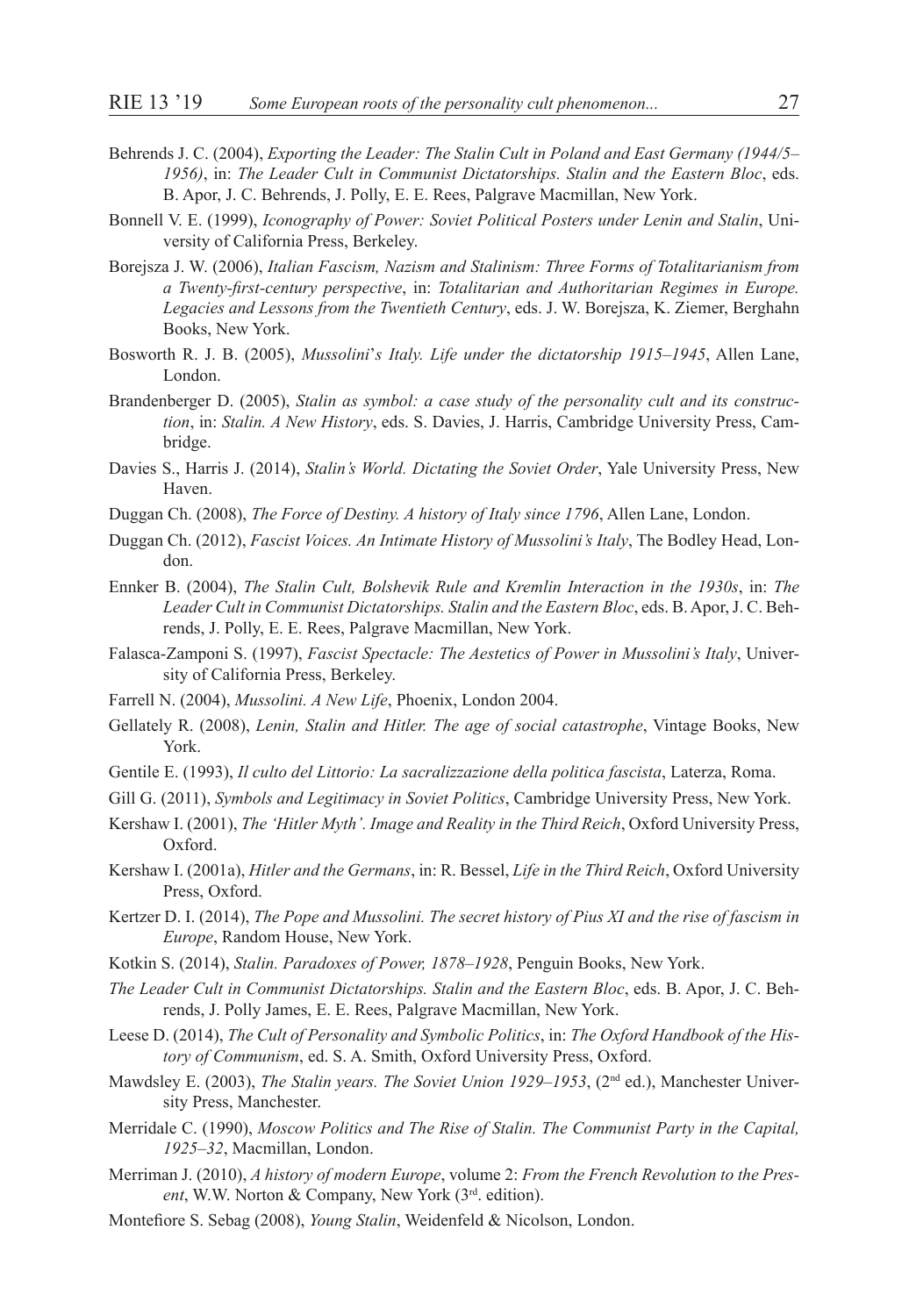Montefiore S. Sebag (2016), *The Romanovs 1613–1918*, Weidenfeld & Nicolson, London.

- Morgan Ph. (2008), *The Fall of Mussolini: Italy, the Italians, and the Second World War*, Oxford University Press, Oxford.
- Neville P. (2015), *Mussolini*, Routledge, New York.
- Overy R. J. (1984), *Goering. The 'Iron Man'*, Routledge and Kegan Paul, London.
- Overy R. (2004), *The Dictators. Hitler's Germany and Stalin's Russia*, Allen Lane, London.
- Pine L. (2007), *Hitler's 'National Community'. Society and Culture in Nazi Germany*, Hodder Arnold, London.
- Pirjevec J. (2018), *Tito*, Wydawnictwo Akademickie SEDNO, Warszawa (Slovenian original edition Liubliana 2015).
- Plamper J. (2004), *Georgian Koba or Soviet 'Father of Peoples'. The Stalin Cult and Ethnicity*, in: *The Leader Cult in Communist Dictatorships. Stalin and the Eastern Bloc*, eds. B. Apor, J. C. Behrends, J. Polly, E. E. Rees, Palgrave Macmillan, New York.
- Plamper J. (2012), *The Stalin cult. A Study in the Alchemy of Power*, Yale University Press, New Haven.
- Rees E. A. (2004), *Leader Cults: Varieties, Preconditions and Functions*, in: *The Leader Cult in Communist Dictatorships. Stalin and the Eastern Bloc*, eds. B. Apor, J. C. Behrends, J. Polly, E. E. Rees, Palgrave Macmillan, New York.
- Rees L. (2012), *The dark charisma of Adolf Hitler leading millions into the abyss*, Ebury Press, St. Ives.
- Rossoliński-Liebe G. (2018), *Bandera Faszyzm Ludobójstwo Kult. Życie i mit ukraińskiego nacjonalisty*, Prószyński i S-ka, Warszawa (oryginal German edition Stuttgart 2014).
- Schmidt U. (2007), *Karl Brandt: The Nazi Doctor. Medicine and Power in the Third Reich*, Hambledon Continuum, London.
- Sebestyen V. (2018), *Lenin dyktator*, Prószyński i S-ka, Warszawa (English original edition Weidenfeld & Nicholson London 2017).
- Service R. (2009), *The Penguin History of Modern Russia: From Tsarism to the Twenty-first Century*, Penguin Books, London.
- Smith D. M. (1983), *Mussolini*, Granada Publishing Ltd, London.
- Todd A. (2002), *The European Dictatorships Hitler Stalin Mussolini*, Cambridge University Press, Cambridge.
- Tucker R. C. (1973), *Stalin as Revolutionary, 1879–1929 A Study in History and Personality*, W.W. Norton and Company Inc., New York.
- Tumarkin N. (1997), *Lenin Lives! The Lenin Cult in Soviet Russia*, (Enlarged Edition), Harvard University Press, Cambridge (Mass.).
- Volkogonov D. (2000), *Stalin. Triumph and Tragedy*, Phoenix, London.
- Volker U. (2015), *Hitler. Narodziny zła 1889–1939*, Prószyński i S-ka, Warszawa (original German edition Frankfurt am Main 2013).
- Welch D. (1998), *Hitler*, UCL Press, London.
- Welch D. (2003), '*Working towards the Führer'. Charismatic leadership and the image of Adolf Hitler in Nazi propaganda*, in: *Working towards the Führer. Essays in honor of Sir Ian Kershaw*, eds. A. McElligott, T. Kirk, Manchester University Press, Manchester.
- Whittam J. (1995), *Fascist Italy*, Manchester University Press, Manchester.
- Żyromski M. (2007)*, Power, legitimization and propaganda in imperial Rome*, "Tyragetia" Arheologie Istorie Antica, vol. I, no. 1, Chisinau, pp. 317–322.